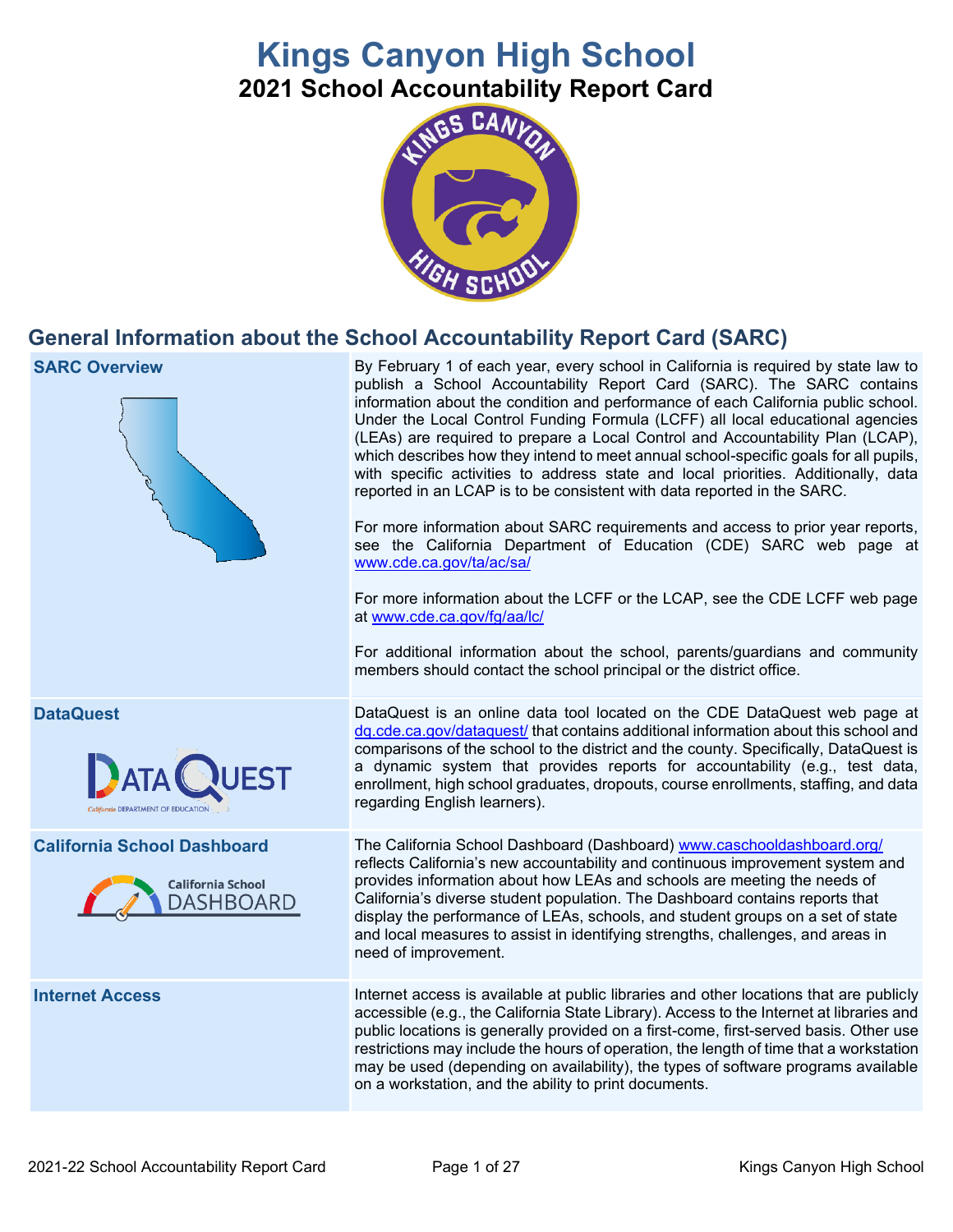### **2021-22 School Contact Information**

| <b>School Name</b>                       | Kings Canyon High School |
|------------------------------------------|--------------------------|
| <b>Street</b>                            | 10026 S. Crawford Ave.   |
| City, State, Zip                         | Dinuba, CA 93618         |
| <b>Phone Number</b>                      | (559) 305-7390           |
| <b>Principal</b>                         | Ron Pack                 |
| <b>Email Address</b>                     | pack-r@kcusd.com         |
| <b>School Website</b>                    | https://kchs.kcusd.com/  |
| <b>County-District-School (CDS) Code</b> | 10622651033703           |

| 2021-22 District Contact Information |                                            |  |
|--------------------------------------|--------------------------------------------|--|
| <b>District Name</b>                 | Kings Canyon Joint Unified School District |  |
| <b>Phone Number</b>                  | 559.305.7010                               |  |
| Superintendent                       | John Campbell                              |  |
| <b>Email Address</b>                 | guzman-j@kcusd.com                         |  |
| <b>District Website Address</b>      | https://www.kcusd.com/                     |  |

### **2021-22 School Overview**

School Description Kings Canyon High School (KCHS) is a WASC accredited continuation high school and one of 9 schools that form KCUSD Educational Options. The other schools are Opportunity Programs,Kings Canyon Adult School, KC Online, and Mountain View School. The schools share students, staff, curriculum, student services and a common awards recognition night and graduation ceremony. KCHS promotes the value that students can achieve greater success if their education is tailored to their individual learning abilities and needs through diverse instructional strategies and assessment. Emphasis in organizing instruction to accommodate their learning styles and providing directed and individualized instruction creates this opportunity. Individual responsibility, motivation, and a student oriented approach coupled with teacher accountability makes KCHS a great place for students. KCHS serves approximately 115 students in grades 10 -12 each school year and includes a staff of 8 teachers.

Vision Statement To develop in every student the capacity to be a capable, productive citizen who exceeds all expectations held for him or her by others. Students will be responsible, respectful, and caring.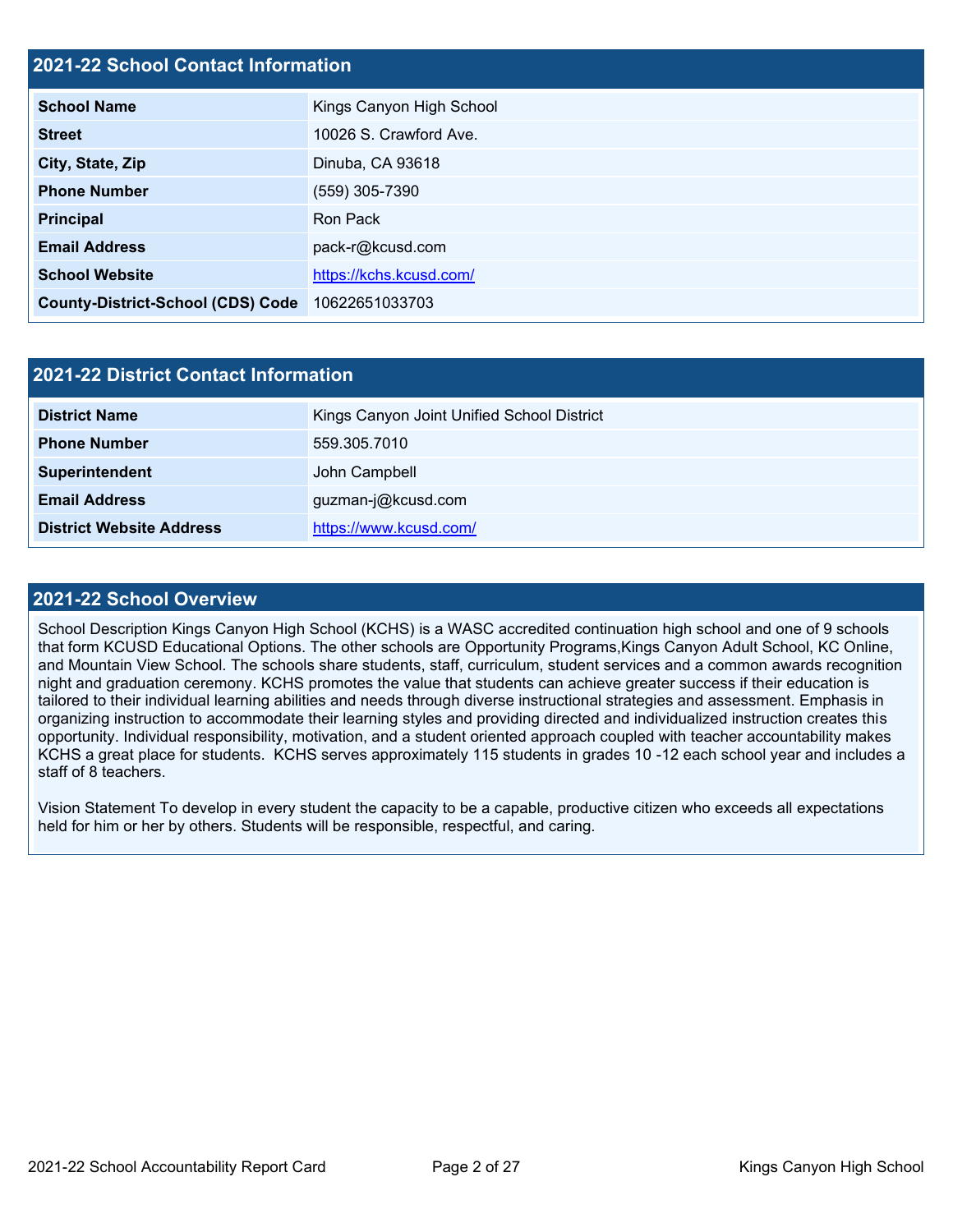# **About this School**

| 2020-21 Student Enrollment by Grade Level |  |  |  |
|-------------------------------------------|--|--|--|
| <b>Number of Students</b>                 |  |  |  |
| 2                                         |  |  |  |
|                                           |  |  |  |
| 3                                         |  |  |  |
| 4                                         |  |  |  |
| 3                                         |  |  |  |
| 32                                        |  |  |  |
| 42                                        |  |  |  |
| 63                                        |  |  |  |
| 150                                       |  |  |  |
|                                           |  |  |  |

# **2020-21 Student Enrollment by Student Group**

| <b>Student Group</b>                   | <b>Percent of Total Enrollment</b> |
|----------------------------------------|------------------------------------|
| American Indian or Alaska Native       | 0.7                                |
| Asian                                  | 0.7                                |
| <b>Hispanic or Latino</b>              | 93.3                               |
| <b>Two or More Races</b>               | 1.3                                |
| <b>White</b>                           | $\overline{4}$                     |
| <b>English Learners</b>                | 24.7                               |
| <b>Homeless</b>                        | 0.7                                |
| <b>Socioeconomically Disadvantaged</b> | 96.7                               |
| <b>Students with Disabilities</b>      | 14.7                               |

# **A. Conditions of Learning State Priority: Basic**

The SARC provides the following information relevant to the State priority: Basic (Priority 1):

- Degree to which teachers are appropriately assigned and fully credentialed in the subject area and for the pupils they are teaching;
- Pupils have access to standards-aligned instructional materials; and
- School facilities are maintained in good repair

Note: For more information refer to the Updated Teacher Equity Definitions web page at<https://www.cde.ca.gov/pd/ee/teacherequitydefinitions.asp>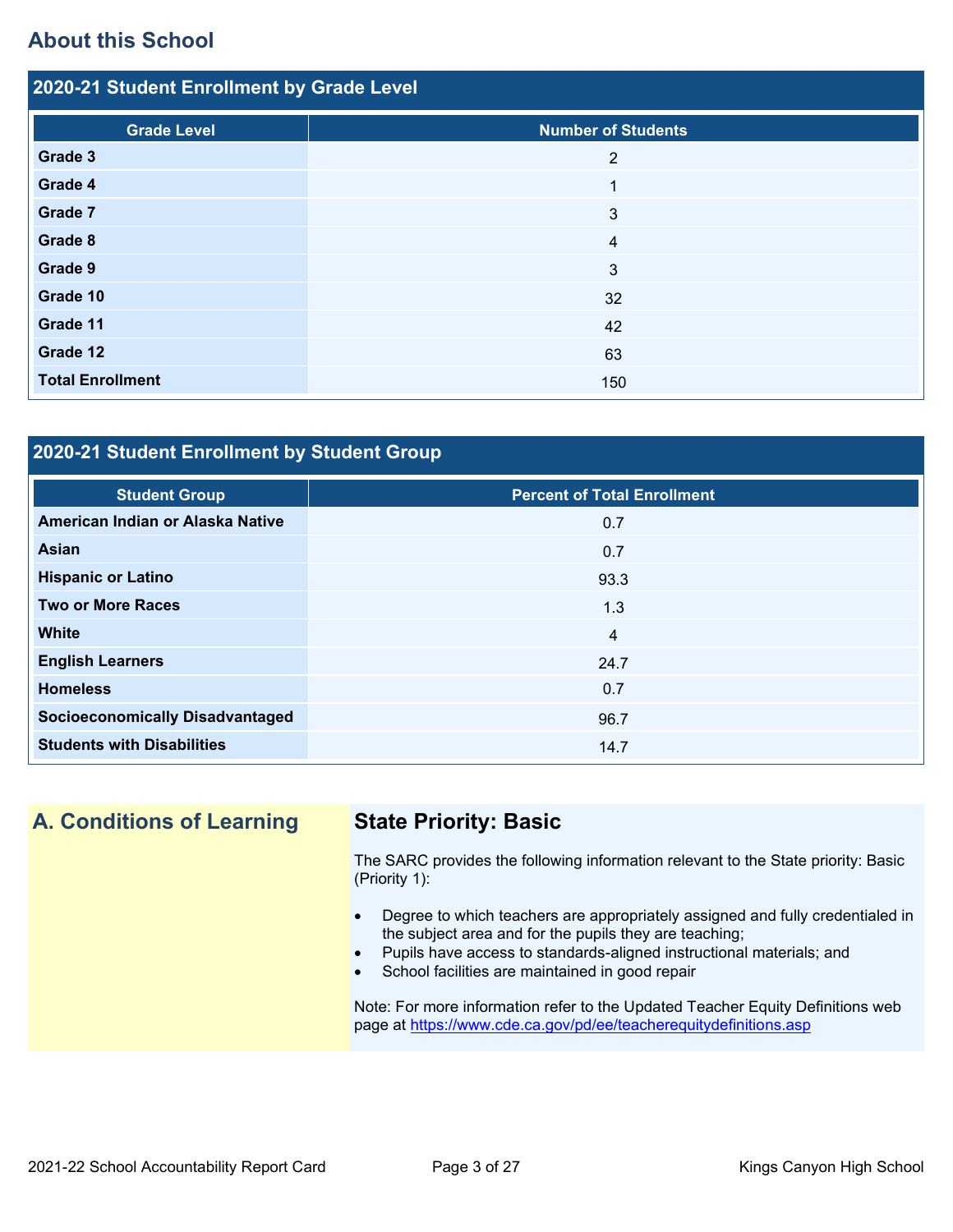| <b>2019-20 Teacher Preparation and Placement</b>                                                |         |  |  |
|-------------------------------------------------------------------------------------------------|---------|--|--|
| <b>Authorization/Assignment</b>                                                                 | 2019-20 |  |  |
| Fully (Preliminary or Clear) Credentialed for Subject and Student Placement (properly assigned) |         |  |  |
| <b>Intern Credential Holders Properly Assigned</b>                                              |         |  |  |
| Teachers Without Credentials and Misassignments ("ineffective" under ESSA)                      |         |  |  |
| Credentialed Teachers Assigned Out-of-Field ("out-of-field" under ESSA)                         |         |  |  |
| <b>Unknown</b>                                                                                  |         |  |  |
| <b>Total Teaching Positions</b>                                                                 |         |  |  |

Note: The data in this table is based on Full Time Equivalent (FTE) status. One FTE equals one staff member working full time; one FTE could also represent two staff members who each work 50 percent of full time. Additionally, an assignment is defined as a position that an educator is assigned to based on setting, subject, and grade level. An authorization is defined as the services that an educator is authorized to provide to students.

# **2019-20 Teachers Without Credentials and Misassignments (considered "ineffective" under ESSA) Authorization/Assignment 2019-20 Permits and Waivers Misassignments Vacant Positions Total Teachers Without Credentials and Misassignments**

| 2019-20 Credentialed Teachers Assigned Out-of-Field (considered "out-of-field" under ESSA) |         |  |  |
|--------------------------------------------------------------------------------------------|---------|--|--|
| <b>Indicator</b>                                                                           | 2019-20 |  |  |
| Credentialed Teachers Authorized on a Permit or Waiver                                     |         |  |  |
| <b>Local Assignment Options</b>                                                            |         |  |  |
| <b>Total Out-of-Field Teachers</b>                                                         |         |  |  |

| 2019-20 Class Assignments                                                                                                                           |         |
|-----------------------------------------------------------------------------------------------------------------------------------------------------|---------|
| <b>Indicator</b>                                                                                                                                    | 2019-20 |
| <b>Misassignments for English Learners</b><br>(a percentage of all the classes with English learners taught by teachers that are misassigned)       |         |
| No credential, permit or authorization to teach<br>(a percentage of all the classes taught by teachers with no record of an authorization to teach) |         |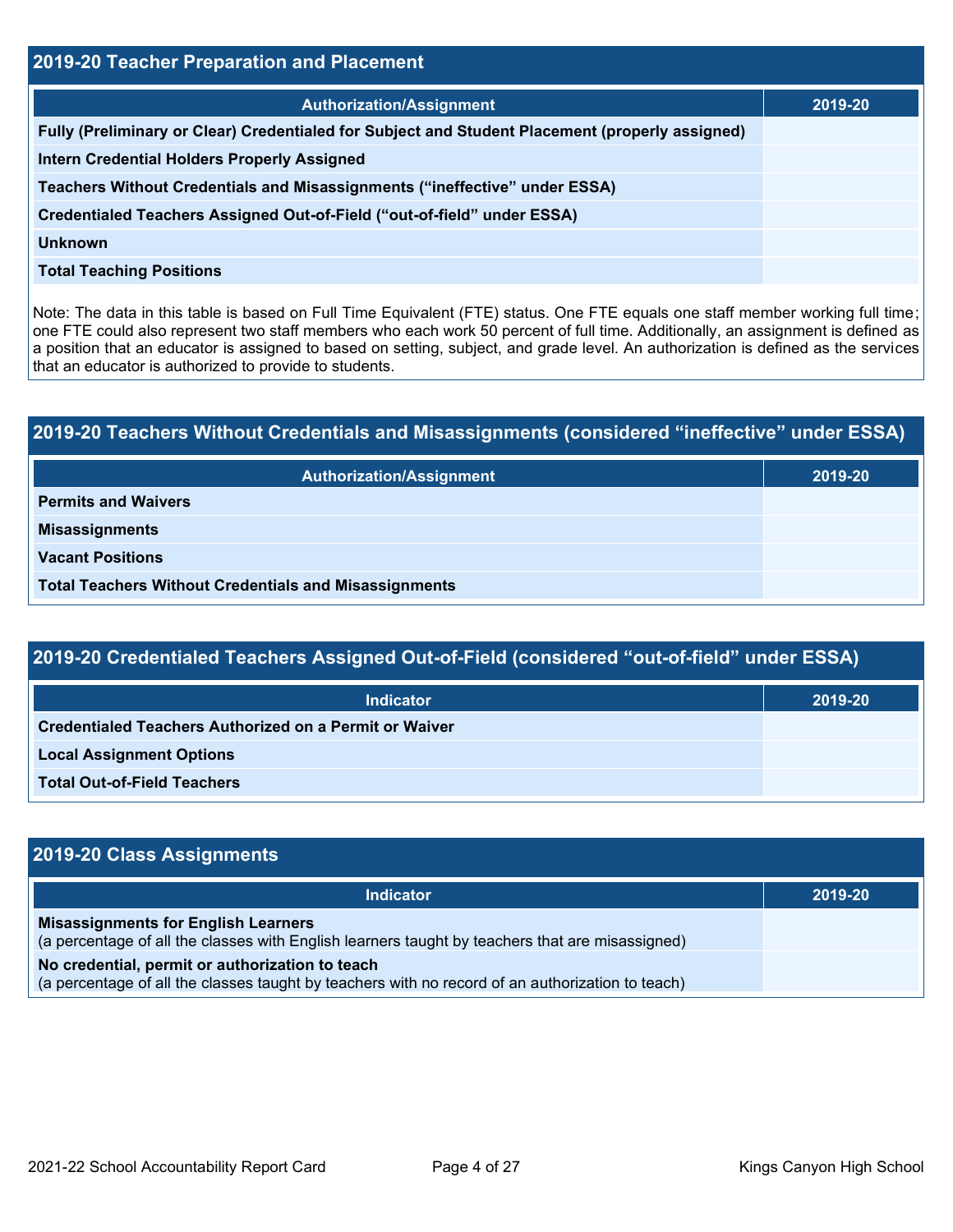### **2021-22 Quality, Currency, Availability of Textbooks and Other Instructional Materials**

KCHS provides high quality, current standards-aligned textbooks to all pupils enrolled. Other instructional materials used at the school including supplemental curriculum are made available to all pupils at KCHS. All texts are SBE approved and adopted by the local board.

| Year and month in which the data were collected |                                                                                                                                                                                                                                                                                                                                                                                                                                                                                                                                                                                                                                                                                                                                                                                                                                                                                                                                                                                                                                                                                                  | August 2021 |                                                                |                                                                                           |
|-------------------------------------------------|--------------------------------------------------------------------------------------------------------------------------------------------------------------------------------------------------------------------------------------------------------------------------------------------------------------------------------------------------------------------------------------------------------------------------------------------------------------------------------------------------------------------------------------------------------------------------------------------------------------------------------------------------------------------------------------------------------------------------------------------------------------------------------------------------------------------------------------------------------------------------------------------------------------------------------------------------------------------------------------------------------------------------------------------------------------------------------------------------|-------------|----------------------------------------------------------------|-------------------------------------------------------------------------------------------|
| <b>Subject</b>                                  | Textbooks and Other Instructional Materials/year of<br><b>Adoption</b>                                                                                                                                                                                                                                                                                                                                                                                                                                                                                                                                                                                                                                                                                                                                                                                                                                                                                                                                                                                                                           |             | <b>From</b><br><b>Most</b><br><b>Recent</b><br><b>Adoption</b> | <b>Percent</b><br><b>Students</b><br><b>Lacking Own</b><br><b>Assigned</b><br><b>Copy</b> |
| <b>Reading/Language Arts</b>                    | English 9<br>Textbook:<br>Pearson: California Pearson Literature & Language Central<br>R/ELA & English Language Development, 2010 edition<br>EDGE Intensive Intervention, CORE Replacement Grades 9-<br>10 students who read below High School level. 2008 edition<br>Literature:<br>Of Mice and Men<br>Romeo and Juliet<br><b>Stranger With My Face</b><br>A Raisin in the Sun<br><b>Farewell to Manzanar</b><br><b>Great Expectations</b><br>Children of the River<br>English 10<br>Textbook:<br>Pearson: California Pearson Literature & Language Central<br>R/ELA & English Language Development, 2010 edition<br>Literature:<br>Lord of the Flies<br><b>Twelve Angry Men</b><br>Night<br>Julius Cesar<br>Farenheit 451<br>English 11<br>Textbook:<br>American Lit<br>Pearson: California Pearson American Experience, 2010<br>edition<br>Literature:<br>Light in the Forest<br>To Kill a Mockingbird<br>English 12<br><b>Expository Reading and Writing Course</b><br>For all "Not College Ready" or "Conditionally College Ready"<br>12th graders not exempt for CSU based on grade 11 EAP |             | Yes                                                            | 0%                                                                                        |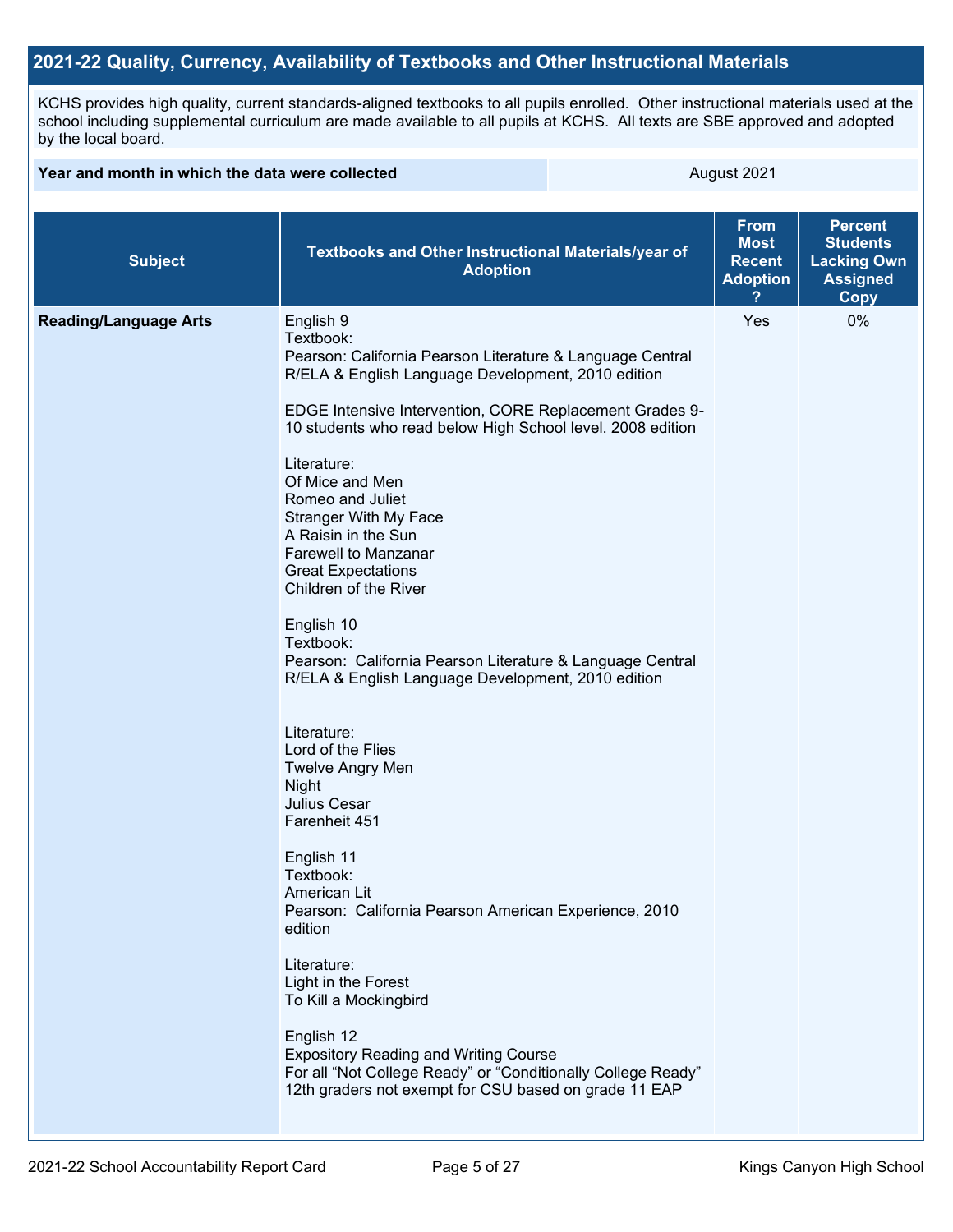| 0%<br><b>Mathematics</b><br>Algebra 1<br>Yes<br>Textbook:<br>California Algebra 1, Holt, Rinehart and Winston:<br>2008 edition<br>Math 1/ Math 1 E<br>Textbook:<br>The Math Visions Project<br>Secondary Math 1<br>http://www.mathematicsvisionproject.org/secondary-one-<br>mathematics.html.<br>Geometry<br>Textbook:<br>Geometry, Prentice Hall, 2004 edition<br>Algebra 2E<br>Textbook:<br>Key Curriculum Press, Discovering Advanced Algebra<br>2004 edition<br><b>Fiinite Math</b><br>Textbook: Finite Math with Applications, 10/E,<br>Margaret L Lial, American River College Thomas W<br>Hungerford, St Louis University John Holcomb, Cleveland<br><b>State University</b><br>Algebra 2<br>Textbook:<br>Algebra 2, Holt, Rinehart and Winston, 2004 edition<br><b>Environmental Science</b><br>Yes<br>0%<br><b>Science</b><br>Textbook:<br>Pearson, Environmental Science, 2012 edition<br>Biology<br>Textbook:<br>Modern Biology, Holt Rinehart and Winston, 2002 edition<br><b>AP Biology</b> |           |  |
|-----------------------------------------------------------------------------------------------------------------------------------------------------------------------------------------------------------------------------------------------------------------------------------------------------------------------------------------------------------------------------------------------------------------------------------------------------------------------------------------------------------------------------------------------------------------------------------------------------------------------------------------------------------------------------------------------------------------------------------------------------------------------------------------------------------------------------------------------------------------------------------------------------------------------------------------------------------------------------------------------------------|-----------|--|
|                                                                                                                                                                                                                                                                                                                                                                                                                                                                                                                                                                                                                                                                                                                                                                                                                                                                                                                                                                                                           |           |  |
| Biology, Benjamin Cummings: Biological Science, 2011<br>edition<br>Physics<br>Textbook:<br>Conceptual Physics, Anderson, Hewitt, 2002 edition                                                                                                                                                                                                                                                                                                                                                                                                                                                                                                                                                                                                                                                                                                                                                                                                                                                             | Textbook: |  |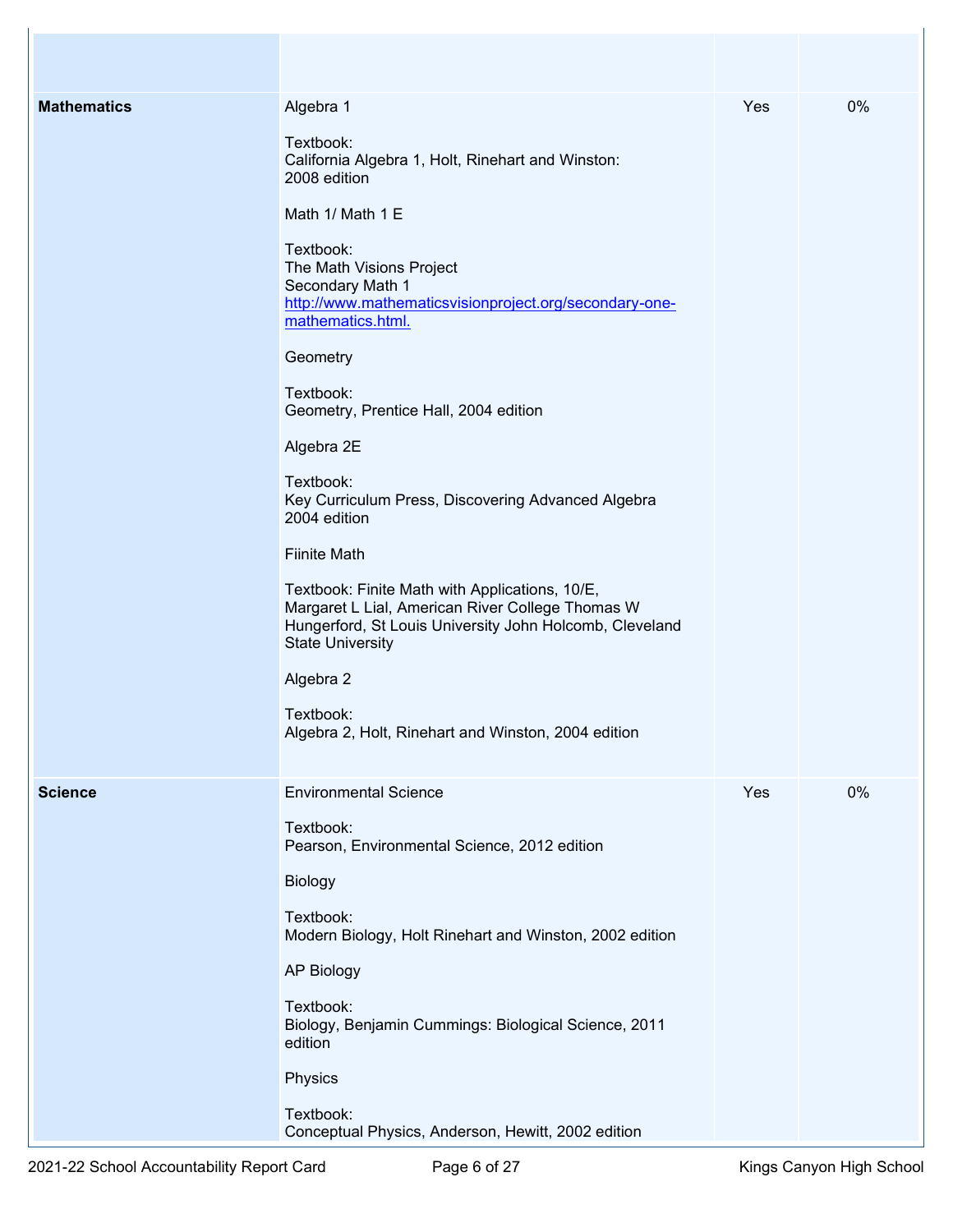|                               | Sports Medicine<br>Textbook:<br>Essentials of Athletic Injury Management, McGraw-Hill, 2008<br>edition<br>Human Anatomy<br>Textbook:<br>High School Human Anatomy and Physiology, Shier, Butler<br>and Lewis, 2007 edition<br>Chemistry<br>Textbook:<br>Chemistry-Connections To Our World, Prentice Hall, 2000<br>edition<br>Agriculture Science                                                              |     |    |
|-------------------------------|----------------------------------------------------------------------------------------------------------------------------------------------------------------------------------------------------------------------------------------------------------------------------------------------------------------------------------------------------------------------------------------------------------------|-----|----|
|                               | Textbook:<br>Earth Science, Geology, the Environment and the Universe,<br>Glencoe, 2005 edition<br>Agriscience: Fundamentals and Applications, Delmar<br>Publishers, 1997 edition<br>Agriculture Biology<br>Textbook:<br>The Science of Agriculture: A Biological Approach, Delmar<br>Publishers, 2002 edition<br><b>Conceptual Physics</b><br>Textbook:<br>Conceptual Physics, Anderson Hewitt,, 2002 edition |     |    |
| <b>History-Social Science</b> | <b>World History</b><br>Textbook:<br>Modern World History, Culture, & Geography; McGraw Hill,<br>2019 edition<br>Government<br>Textbook:<br>Principles of American Democracy; McGraw Hill,, 2019<br>edition<br>Economics<br>Textbook:<br>Principles of Economics; McGraw Hill,, 2019 edition<br>U.S. History<br>Textbook:<br>United States History & Geography, McGraw Hill, 2019<br>edition                   | Yes | 0% |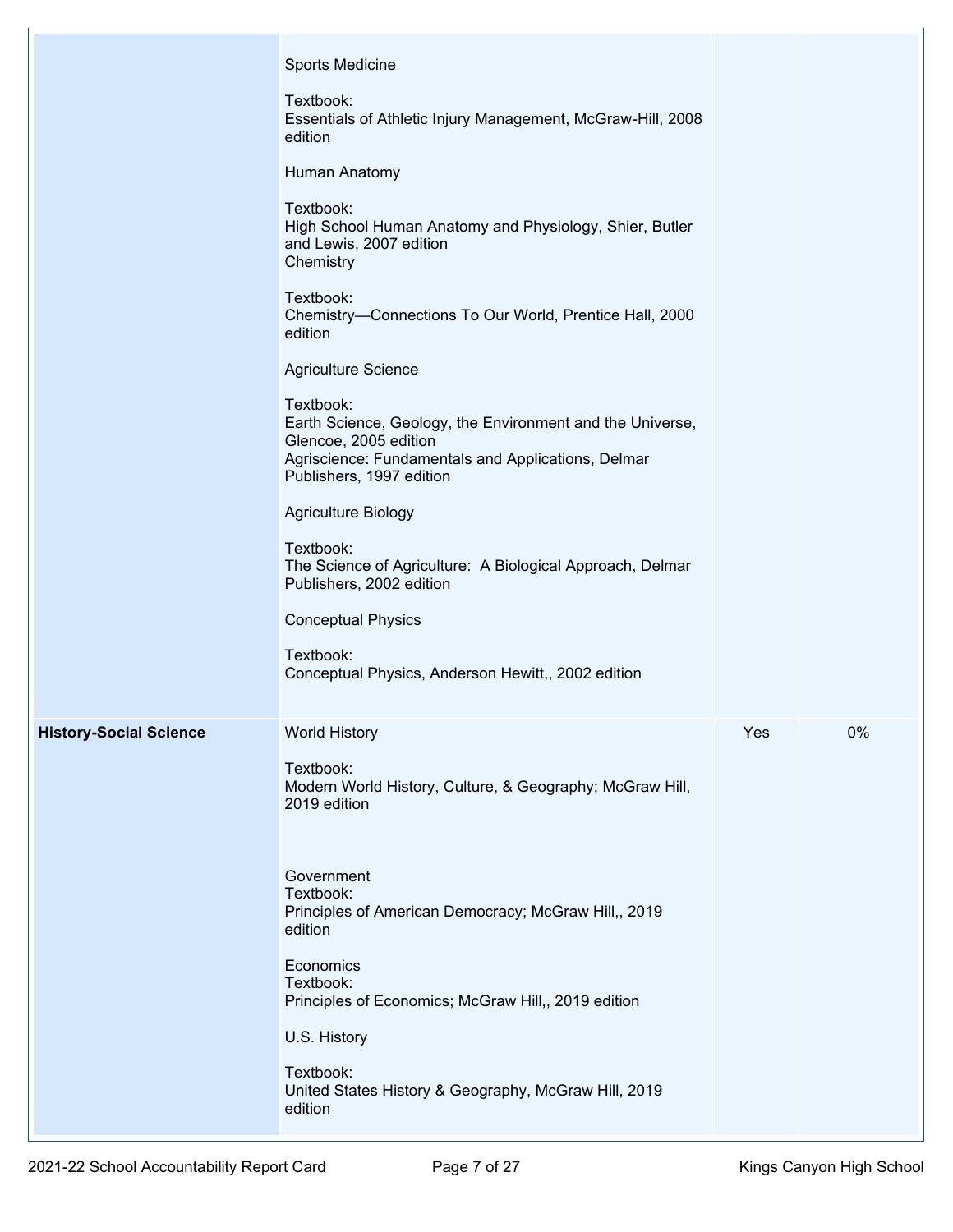| <b>Foreign Language</b>                                | Spanish 1<br>Textbook:<br>El espanol Para Nosostros Level 1,<br>Glencoe/McGraw Hill 2006 edition<br>Spanish 2 (Non-native)<br>Spanish 2 (Native)<br>Textbook:<br>El espanol Para Nosostros Level 1,<br>Glencoe/McGraw Hill 2006 edition<br>Spanish 3<br>Spanish 3H<br>Textbook:<br>Asi se dice Level 3<br>Asi se dice Level 4,<br>Glencoe/McGraw Hill, 2009 edition<br>Spanish 4<br>Textbook:<br>Abriendo Pasos Gramatica<br>Abriendo Pasos Lectura, Pearson, 2007 edition<br>Spanish for Native Speakers<br>Textbook:<br>El espanol Para Nosostros Level 1,<br>Glencoe/McGraw Hill, 2006 edition | Yes | 0%          |
|--------------------------------------------------------|---------------------------------------------------------------------------------------------------------------------------------------------------------------------------------------------------------------------------------------------------------------------------------------------------------------------------------------------------------------------------------------------------------------------------------------------------------------------------------------------------------------------------------------------------------------------------------------------------|-----|-------------|
| <b>Health</b>                                          |                                                                                                                                                                                                                                                                                                                                                                                                                                                                                                                                                                                                   |     | $\mathbf 0$ |
| <b>Visual and Performing Arts</b>                      |                                                                                                                                                                                                                                                                                                                                                                                                                                                                                                                                                                                                   |     |             |
| <b>Science Laboratory Equipment</b><br>$(grades 9-12)$ | n/a                                                                                                                                                                                                                                                                                                                                                                                                                                                                                                                                                                                               |     | $\mathbf 0$ |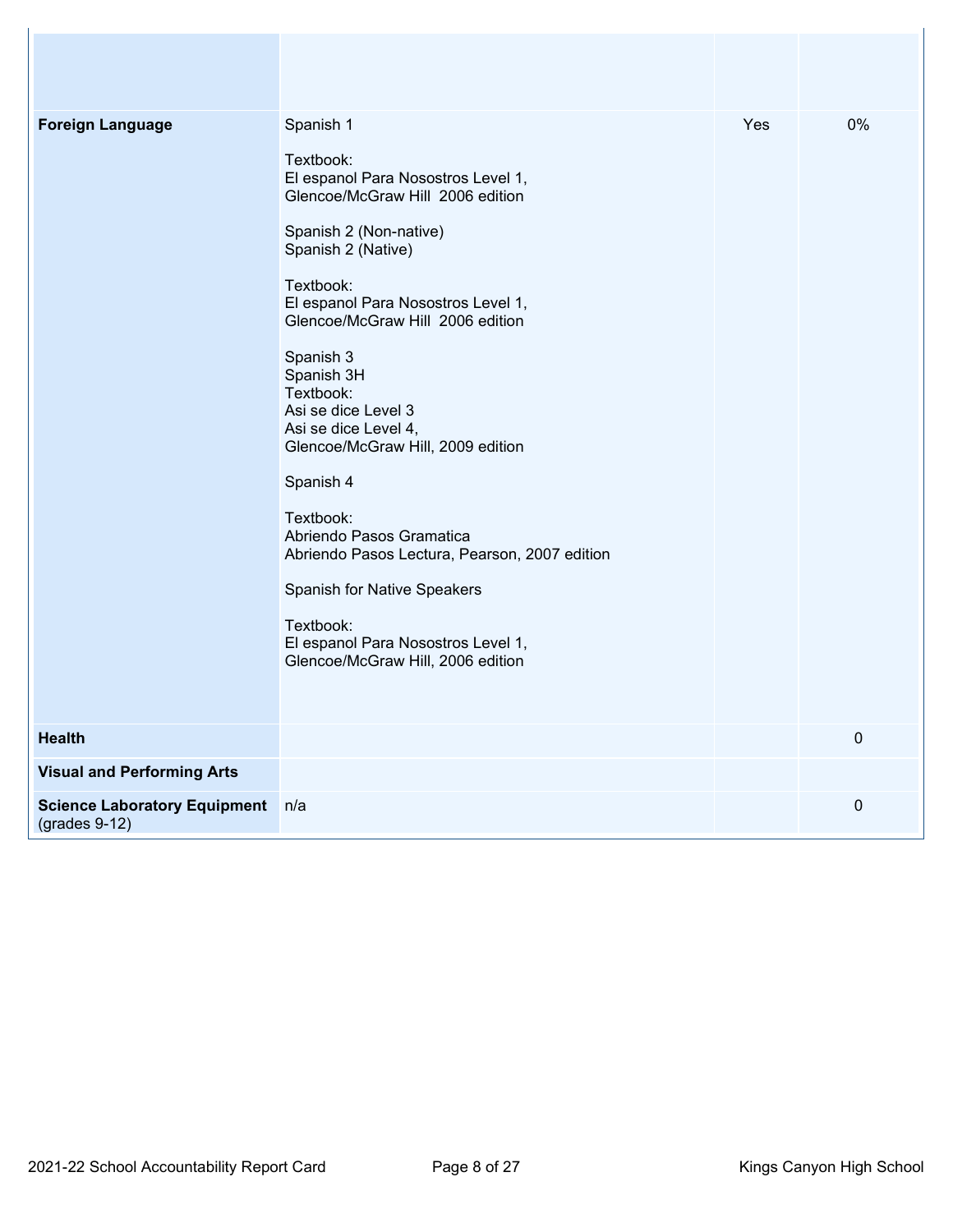### **School Facility Conditions and Planned Improvements**

The district takes great efforts to ensure that all schools are clean, safe, and functional. To assist in this effort, the district uses a facility survey instrument developed by the State of California Office of Public School Construction. The results of this survey are available at the KCUSD Business Office.

Below is more specific information on the condition of the school and the efforts made to ensure that students are provided with a clean, safe, and functional learning environment. Additional information about the condition of the school's facilities may be obtained by speaking with the school Learning Director.

Kings Canyon High School has 7 classrooms, and an administration building. The main campus was built in 1977. An additional relocatable classroom was constructed in 1998 and a multipurpose room was constructed in 2004. The entire school was inspected in July of 2018. Beginning in the Spring of 2021, construction began on the former Children's Center (Center moved to a new facility on the campus of Reedley High School) to convert it to offices and classroom space.

District maintenance staff ensures that the repairs necessary to keep the school in good repair and working order are completed in a timely manner. A work order process is used to ensure efficient service and that emergency repairs are given the highest priority. The Director of Maintenance, Custodial Supervisor, and the site principals work cooperatively with the custodial staff to develop cleaning schedules to ensure a clean and safe school.

The district participates in the State School Deferred Maintenance Program, which provides state matching funds on a dollar for dollar basis to assist school districts with expenditures for major repair or replacement of existing school building components. Typically, this includes roofing, plumbing, heating, air conditioning, electrical systems, interior or exterior painting, and floor systems.

| Year and month of the most recent FIT report                           |              |              | 10/2021      |                                                         |
|------------------------------------------------------------------------|--------------|--------------|--------------|---------------------------------------------------------|
| <b>System Inspected</b>                                                | Rate<br>Good | Rate<br>Fair | Rate<br>Poor | <b>Repair Needed and Action Taken or Planned</b>        |
| <b>Systems:</b><br>Gas Leaks, Mechanical/HVAC, Sewer                   | X            |              |              |                                                         |
| Interior:<br>Interior Surfaces                                         | X            |              |              |                                                         |
| <b>Cleanliness:</b><br>Overall Cleanliness, Pest/Vermin Infestation    | $\mathsf{X}$ |              |              |                                                         |
| <b>Electrical</b>                                                      | $\sf X$      |              |              |                                                         |
| <b>Restrooms/Fountains:</b><br>Restrooms, Sinks/ Fountains             | X            |              |              |                                                         |
| Safety:<br>Fire Safety, Hazardous Materials                            | X            |              |              |                                                         |
| <b>Structural:</b><br>Structural Damage, Roofs                         | $\sf X$      |              |              |                                                         |
| External:<br>Playground/School Grounds, Windows/<br>Doors/Gates/Fences | X            | $\times$     |              | Groundsman to remove a tree that is near the<br>street. |

# **Overall Facility Rate Exemplary Good Fair Poor X X**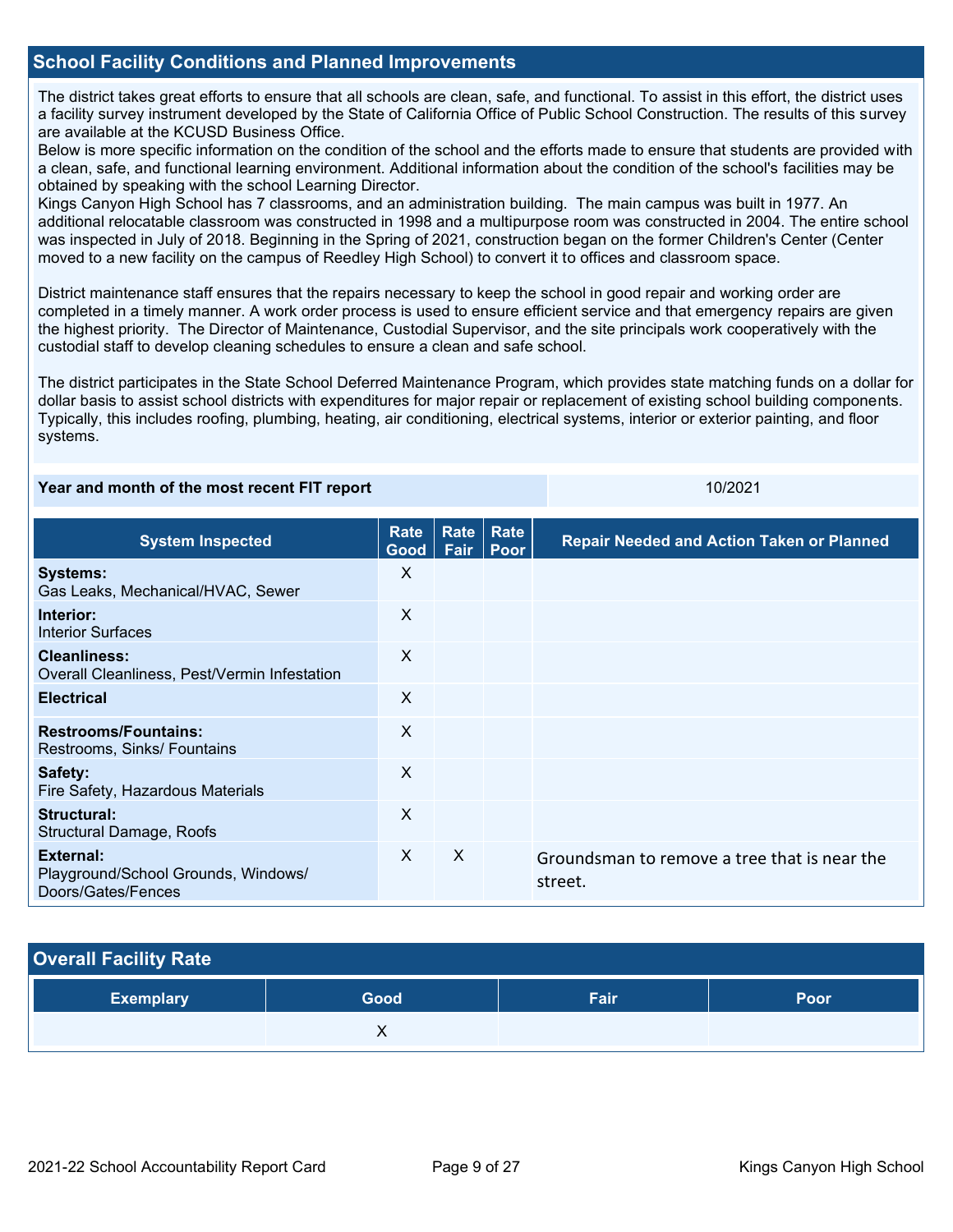# **B. Pupil Outcomes State Priority: Pupil Achievement**

The SARC provides the following information relevant to the State priority: Pupil Achievement (Priority 4):

### **Statewide Assessments**

(i.e., California Assessment of Student Performance and Progress [CAASPP] System includes the Smarter Balanced Summative Assessments for students in the general education population and the California Alternate Assessments [CAAs] for English language arts/literacy [ELA] and mathematics given in grades three through eight and grade eleven. Only eligible students may participate in the administration of the CAAs. CAAs items are aligned with alternate achievement standards, which are linked with the Common Core State Standards [CCSS] for students with the most significant cognitive disabilities).

The CAASPP System encompasses the following assessments and student participation requirements:

- 1. **Smarter Balanced Summative Assessments and CAAs for ELA** in grades three through eight and grade eleven.
- 2. **Smarter Balanced Summative Assessments and CAAs for mathematics** in grades three through eight and grade eleven.
- 3. **California Science Test (CAST) and CAAs for Science** in grades five, eight, and once in high school (i.e., grade ten, eleven, or twelve).

### **SARC Reporting in the 2020-2021 School Year Only**

Where the most viable option, LEAs were required to administer the statewide summative assessment in ELA and mathematics. Where a statewide summative assessment was not the most viable option for the LEA (or for one or more gradelevel[s] within the LEA) due to the pandemic, LEAs were allowed to report results from a different assessment that met the criteria established by the State Board of Education (SBE) on March 16, 2021. The assessments were required to be:

- Aligned with CA CCSS for ELA and mathematics;
- Available to students in grades 3 through 8, and grade 11; and
- Uniformly administered across a grade, grade span, school, or district to all eligible students.

### **Options**

Note that the CAAs could only be administered in-person following health and safety requirements. If it was not viable for the LEA to administer the CAAs in person with health and safety guidelines in place, the LEA was directed to not administer the tests. There were no other assessment options available for the CAAs. Schools administered the Smarter Balanced Summative Assessments for ELA and mathematics, other assessments that meet the SBE criteria, or a combination of both, and they could only choose one of the following:

- Smarter Balanced ELA and mathematics summative assessments;
- Other assessments meeting the SBE criteria; or
- Combination of Smarter Balanced ELA and mathematics summative assessments and other assessments.

The percentage of students who have successfully completed courses that satisfy the requirements for entrance to the University of California and the California State University, or career technical education sequences or programs of study.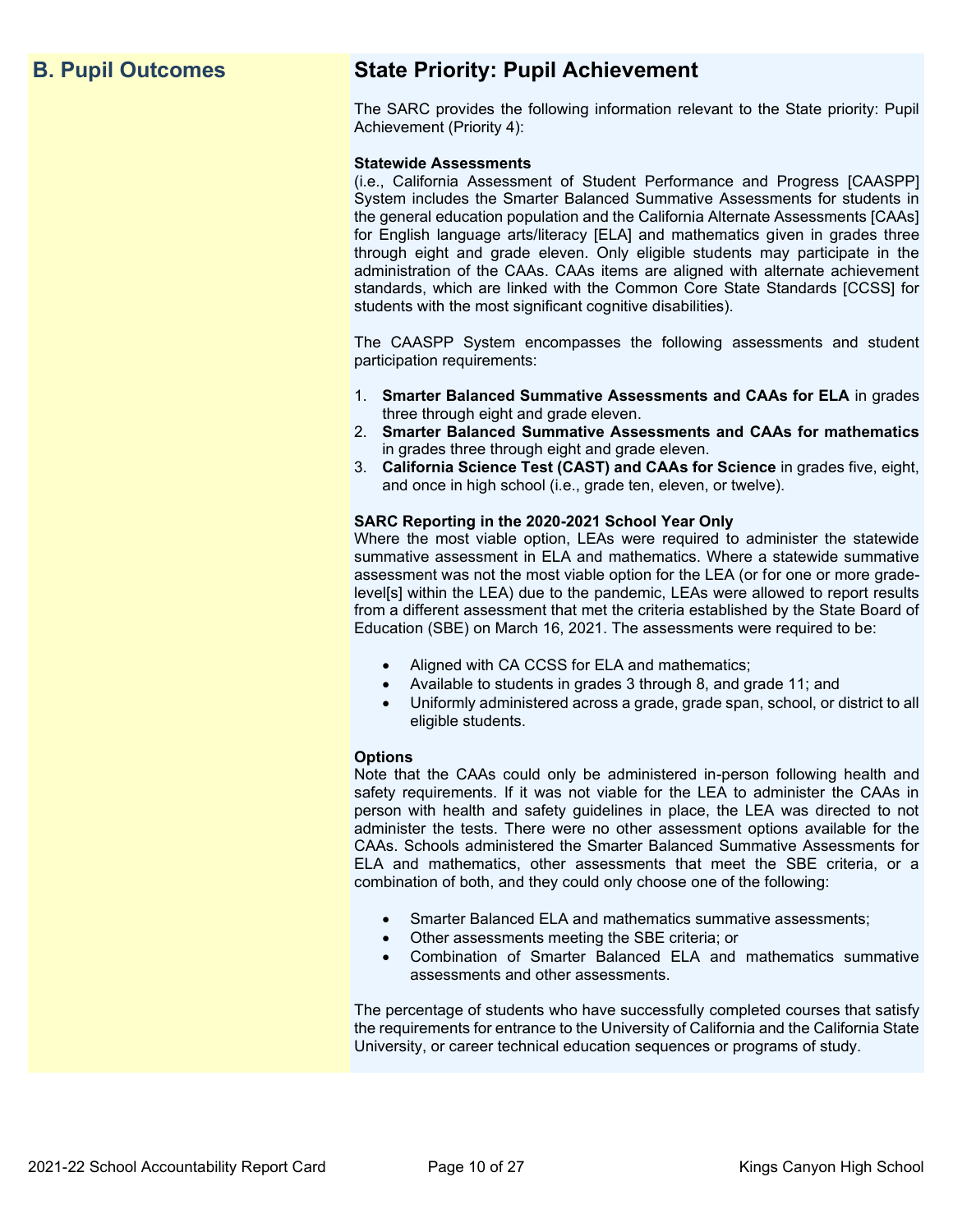### **Percentage of Students Meeting or Exceeding the State Standard on CAASPP**

This table displays CAASPP test results in ELA and mathematics for all students grades three through eight and grade eleven taking and completing a state-administered assessment.

The 2019-2020 data cells with N/A values indicate that the 2019-2020 data are not available due to the COVID-19 pandemic and resulting summative test suspension. The Executive Order N-30-20 was issued which waived the assessment, accountability, and reporting requirements for the 2019-2020 school year.

The 2020-2021 data cells have N/A values because these data are not comparable to other year data due to the COVID-19 pandemic during the 2020-2021 school year. Where the CAASPP assessments in ELA and/or mathematics is not the most viable option, the LEAs were allowed to administer local assessments. Therefore, the 2020-2021 data between school years for the school, district, state are not an accurate comparison. As such, it is inappropriate to compare results of the 2020-2021 school year to other school years.

| Subject                                                        | <b>School</b><br>2019-20 | <b>School</b><br>2020-21 | <b>District</b><br>2019-20 | <b>District</b><br>2020-21 | <b>State</b><br>2019-20 | <b>State</b><br>2020-21 |
|----------------------------------------------------------------|--------------------------|--------------------------|----------------------------|----------------------------|-------------------------|-------------------------|
| <b>English Language Arts/Literacy</b><br>$(grades 3-8 and 11)$ | N/A                      | N/A                      | N/A                        | N/A                        | N/A                     | N/A                     |
| <b>Mathematics</b><br>$(grades 3-8 and 11)$                    | N/A                      | N/A                      | N/A                        | N/A                        | N/A                     | N/A                     |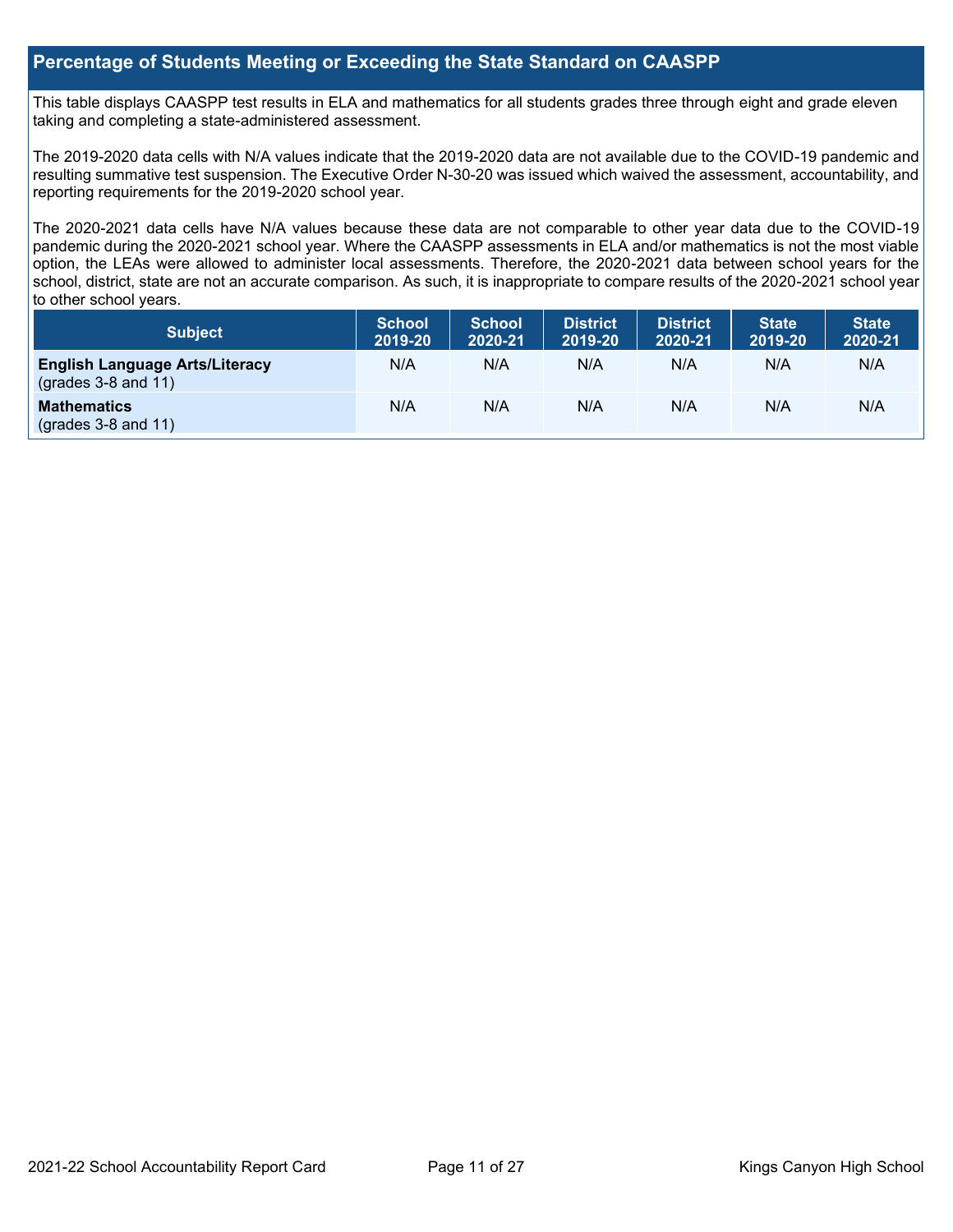### **2020-21 CAASPP Test Results in ELA by Student Group**

This table displays CAASPP test results in ELA by student group for students grades three through eight and grade eleven taking and completing a state-administered assessment. The CDE will populate this table for schools in cases where the school administered the CAASPP assessment. In cases where the school administered a local assessment instead of CAASPP, the CDE will populate this table with "NT" values, meaning this school did not test students using the CAASPP. See the local assessment(s) table for more information.

| <b>CAASPP</b><br><b>Student Groups</b>               | <b>CAASPP</b><br><b>Total</b><br><b>Enrollment</b> | <b>CAASPP</b><br><b>Number</b><br><b>Tested</b> | <b>CAASPP</b><br><b>Percent</b><br><b>Tested</b> | <b>CAASPP</b><br><b>Percent</b><br><b>Not Tested</b> | <b>CAASPP</b><br><b>Percent</b><br>Met or<br><b>Exceeded</b> |
|------------------------------------------------------|----------------------------------------------------|-------------------------------------------------|--------------------------------------------------|------------------------------------------------------|--------------------------------------------------------------|
| <b>All Students</b>                                  | 62                                                 | 59                                              | 95.16                                            | 4.84                                                 | 15.25                                                        |
| <b>Female</b>                                        | 18                                                 | 17                                              | 94.44                                            | 5.56                                                 | 23.53                                                        |
| <b>Male</b>                                          | 44                                                 | 42                                              | 95.45                                            | 4.55                                                 | 11.9                                                         |
| American Indian or Alaska Native                     | $\mathbf 0$                                        | $\mathbf 0$                                     | $\mathbf 0$                                      | $\mathbf 0$                                          | 0                                                            |
| <b>Asian</b>                                         | 0                                                  | $\mathbf 0$                                     | $\mathbf{0}$                                     | $\mathbf 0$                                          | 0                                                            |
| <b>Black or African American</b>                     | $\mathbf 0$                                        | $\mathbf 0$                                     | $\Omega$                                         | $\Omega$                                             | 0                                                            |
| <b>Filipino</b>                                      | $\mathbf 0$                                        | $\mathbf 0$                                     | $\mathbf{0}$                                     | $\mathbf 0$                                          | 0                                                            |
| <b>Hispanic or Latino</b>                            | 58                                                 | 56                                              | 96.55                                            | 3.45                                                 | 16.07                                                        |
| <b>Native Hawaiian or Pacific Islander</b>           | $\mathbf 0$                                        | $\pmb{0}$                                       | 0                                                | $\mathbf 0$                                          | 0                                                            |
| <b>Two or More Races</b>                             | $\mathbf 0$                                        | $\mathbf 0$                                     | $\Omega$                                         | $\mathbf{0}$                                         | 0                                                            |
| <b>White</b>                                         | --                                                 | $\qquad \qquad -$                               | --                                               | $\overline{\phantom{a}}$                             | --                                                           |
| <b>English Learners</b>                              | 15                                                 | 15                                              | 100                                              | $\Omega$                                             | 0                                                            |
| <b>Foster Youth</b>                                  | $\mathbf 0$                                        | $\mathbf 0$                                     | $\mathbf{0}$                                     | $\mathbf{0}$                                         | 0                                                            |
| <b>Homeless</b>                                      | 0                                                  | $\pmb{0}$                                       | $\mathbf 0$                                      | $\mathbf 0$                                          | 0                                                            |
| <b>Military</b>                                      | $\Omega$                                           | $\pmb{0}$                                       | $\mathbf{0}$                                     | $\mathbf 0$                                          | 0                                                            |
| <b>Socioeconomically Disadvantaged</b>               | 54                                                 | 52                                              | 96.3                                             | 3.7                                                  | 17.31                                                        |
| <b>Students Receiving Migrant Education Services</b> |                                                    | --                                              |                                                  |                                                      |                                                              |
| <b>Students with Disabilities</b>                    | --                                                 | --                                              |                                                  |                                                      |                                                              |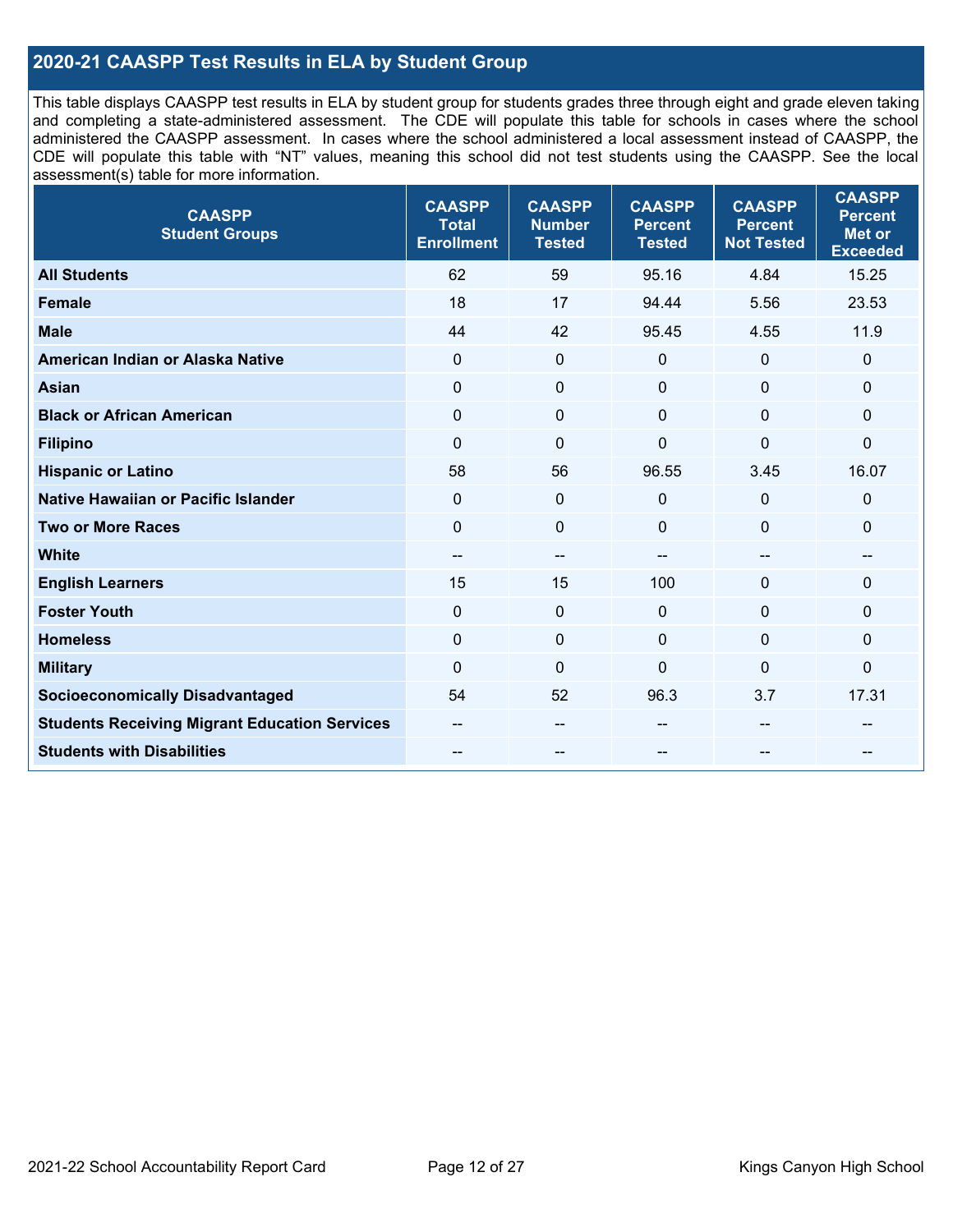### **2020-21 CAASPP Test Results in Math by Student Group**

This table displays CAASPP test results in Math by student group for students grades three through eight and grade eleven taking and completing a state-administered assessment. The CDE will populate this table for schools in cases where the school administered the CAASPP assessment. In cases where the school administered a local assessment instead of CAASPP, the CDE will populate this table with "NT" values, meaning this school did not test students using the CAASPP. See the local assessment(s) table for more information.

| <b>CAASPP</b><br><b>Student Groups</b>               | <b>CAASPP</b><br><b>Total</b><br><b>Enrollment</b> | <b>CAASPP</b><br><b>Number</b><br><b>Tested</b> | <b>CAASPP</b><br><b>Percent</b><br><b>Tested</b> | <b>CAASPP</b><br><b>Percent</b><br><b>Not Tested</b> | <b>CAASPP</b><br><b>Percent</b><br><b>Met or</b><br><b>Exceeded</b> |
|------------------------------------------------------|----------------------------------------------------|-------------------------------------------------|--------------------------------------------------|------------------------------------------------------|---------------------------------------------------------------------|
| <b>All Students</b>                                  | 63                                                 | 60                                              | 95.24                                            | 4.76                                                 | 0.00                                                                |
| <b>Female</b>                                        | 18                                                 | 17                                              | 94.44                                            | 5.56                                                 | 0.00                                                                |
| <b>Male</b>                                          | 45                                                 | 43                                              | 95.56                                            | 4.44                                                 | 0.00                                                                |
| American Indian or Alaska Native                     | $\mathbf 0$                                        | $\mathbf 0$                                     | $\mathbf 0$                                      | 0                                                    | $\mathbf 0$                                                         |
| <b>Asian</b>                                         | $\mathbf 0$                                        | $\pmb{0}$                                       | $\mathbf{0}$                                     | 0                                                    | $\pmb{0}$                                                           |
| <b>Black or African American</b>                     | $\mathbf 0$                                        | $\mathbf 0$                                     | $\mathbf 0$                                      | $\Omega$                                             | $\mathbf 0$                                                         |
| <b>Filipino</b>                                      | $\mathbf 0$                                        | $\mathbf 0$                                     | $\mathbf{0}$                                     | $\Omega$                                             | $\mathbf 0$                                                         |
| <b>Hispanic or Latino</b>                            | 59                                                 | 57                                              | 96.61                                            | 3.39                                                 | 0.00                                                                |
| Native Hawaiian or Pacific Islander                  | $\mathbf 0$                                        | $\pmb{0}$                                       | $\mathbf 0$                                      | 0                                                    | $\mathbf 0$                                                         |
| <b>Two or More Races</b>                             | $\mathbf 0$                                        | $\pmb{0}$                                       | $\mathbf 0$                                      | 0                                                    | $\mathbf 0$                                                         |
| <b>White</b>                                         | $\overline{\phantom{m}}$                           | $\sim$                                          | --                                               | --                                                   | --                                                                  |
| <b>English Learners</b>                              | 15                                                 | 15                                              | 100.00                                           | 0.00                                                 | 0.00                                                                |
| <b>Foster Youth</b>                                  | $\mathbf{0}$                                       | $\mathbf 0$                                     | $\mathbf 0$                                      | $\Omega$                                             | $\mathbf 0$                                                         |
| <b>Homeless</b>                                      | $\mathbf{0}$                                       | $\mathbf 0$                                     | $\mathbf 0$                                      | $\Omega$                                             | $\mathbf 0$                                                         |
| <b>Military</b>                                      | $\mathbf{0}$                                       | $\mathbf 0$                                     | $\mathbf 0$                                      | $\overline{0}$                                       | $\mathbf 0$                                                         |
| <b>Socioeconomically Disadvantaged</b>               | 54                                                 | 52                                              | 96.30                                            | 3.70                                                 | 0.00                                                                |
| <b>Students Receiving Migrant Education Services</b> |                                                    | --                                              |                                                  |                                                      |                                                                     |
| <b>Students with Disabilities</b>                    |                                                    |                                                 |                                                  |                                                      |                                                                     |

### **2020-21 Local Assessment Test Results in ELA by Student Group**

This table displays Local Assessment test results in ELA by student group for students grades three through eight and grade eleven. LEAs/schools will populate this table for schools in cases where the school administered a local assessment. In cases where the school administered the CAASPP assessment, LEAs/schools will populate this table with "N/A" values in all cells, meaning this table is Not Applicable for this school.

| N/A<br><b>Student Groups</b>     | N/A<br><b>Total</b><br><b>Enrollment</b> | N/A<br><b>Number</b><br><b>Tested</b> | N/A<br><b>Percent</b><br><b>Tested</b> | N/A<br>Percent<br><b>Not Tested</b> | N/A<br><b>Percent</b><br><b>At or Above</b><br><b>Grade Level</b> |
|----------------------------------|------------------------------------------|---------------------------------------|----------------------------------------|-------------------------------------|-------------------------------------------------------------------|
| <b>All Students</b>              | N/A                                      | N/A                                   | N/A                                    | N/A                                 | N/A                                                               |
| Female                           | N/A                                      | N/A                                   | N/A                                    | N/A                                 | N/A                                                               |
| <b>Male</b>                      | N/A                                      | N/A                                   | N/A                                    | N/A                                 | N/A                                                               |
| American Indian or Alaska Native | N/A                                      | N/A                                   | N/A                                    | N/A                                 | N/A                                                               |
| <b>Asian</b>                     | N/A                                      | N/A                                   | N/A                                    | N/A                                 | N/A                                                               |

2021-22 School Accountability Report Card **Page 13 of 27** All Page 13 of 27 Kings Canyon High School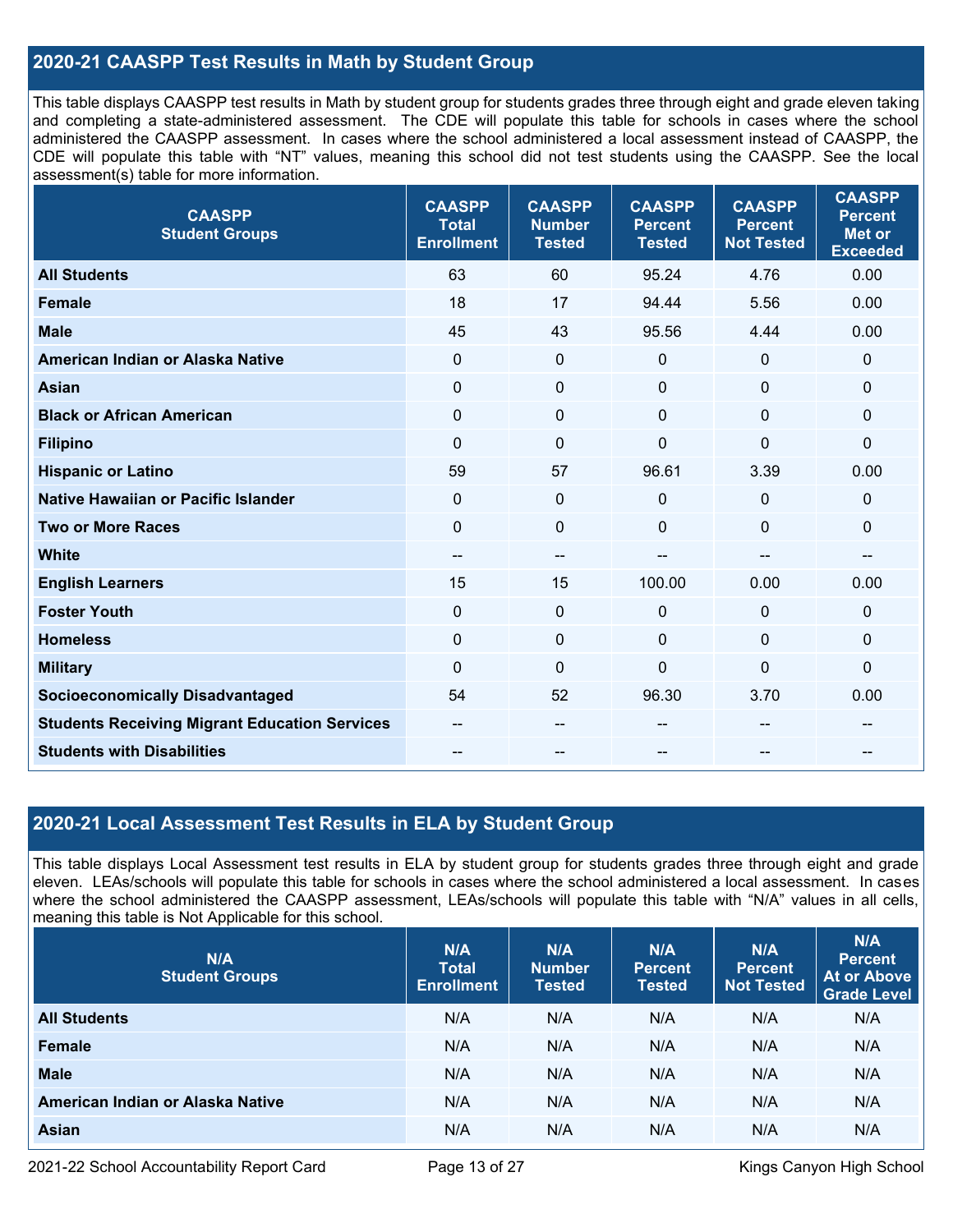| <b>Black or African American</b>                                                          | N/A | N/A | N/A | N/A | N/A |
|-------------------------------------------------------------------------------------------|-----|-----|-----|-----|-----|
| <b>Filipino</b>                                                                           | N/A | N/A | N/A | N/A | N/A |
| <b>Hispanic or Latino</b>                                                                 | N/A | N/A | N/A | N/A | N/A |
| Native Hawaiian or Pacific Islander                                                       | N/A | N/A | N/A | N/A | N/A |
| <b>Two or More Races</b>                                                                  | N/A | N/A | N/A | N/A | N/A |
| White                                                                                     | N/A | N/A | N/A | N/A | N/A |
| <b>English Learners</b>                                                                   | N/A | N/A | N/A | N/A | N/A |
| <b>Foster Youth</b>                                                                       | N/A | N/A | N/A | N/A | N/A |
| <b>Homeless</b>                                                                           | N/A | N/A | N/A | N/A | N/A |
| <b>Military</b>                                                                           | N/A | N/A | N/A | N/A | N/A |
| <b>Socioeconomically Disadvantaged</b>                                                    | N/A | N/A | N/A | N/A | N/A |
| <b>Students Receiving Migrant Education Services</b>                                      | N/A | N/A | N/A | N/A | N/A |
| <b>Students with Disabilities</b>                                                         | N/A | N/A | N/A | N/A | N/A |
| *At or above the grade-level standard in the context of the local assessment administered |     |     |     |     |     |

\*At or above the grade-level standard in the context of the local assessment administered.

## **2020-21 Local Assessment Test Results in Math by Student Group**

This table displays Local Assessment test results in Math by student group for students grades three through eight and grade eleven. LEAs/schools will populate this table for schools in cases where the school administered a local assessment. In cases where the school administered the CAASPP assessment, LEAs/schools will populate this table with "N/A" values in all cells, meaning this table is Not Applicable for this school.

| N/A<br><b>Student Groups</b>                         | N/A<br><b>Total</b><br><b>Enrollment</b> | N/A<br><b>Number</b><br><b>Tested</b> | N/A<br><b>Percent</b><br><b>Tested</b> | N/A<br><b>Percent</b><br><b>Not Tested</b> | N/A<br><b>Percent</b><br><b>At or Above</b><br><b>Grade Level</b> |
|------------------------------------------------------|------------------------------------------|---------------------------------------|----------------------------------------|--------------------------------------------|-------------------------------------------------------------------|
| <b>All Students</b>                                  | N/A                                      | N/A                                   | N/A                                    | N/A                                        | N/A                                                               |
| <b>Female</b>                                        | N/A                                      | N/A                                   | N/A                                    | N/A                                        | N/A                                                               |
| <b>Male</b>                                          | N/A                                      | N/A                                   | N/A                                    | N/A                                        | N/A                                                               |
| American Indian or Alaska Native                     | N/A                                      | N/A                                   | N/A                                    | N/A                                        | N/A                                                               |
| <b>Asian</b>                                         | N/A                                      | N/A                                   | N/A                                    | N/A                                        | N/A                                                               |
| <b>Black or African American</b>                     | N/A                                      | N/A                                   | N/A                                    | N/A                                        | N/A                                                               |
| <b>Filipino</b>                                      | N/A                                      | N/A                                   | N/A                                    | N/A                                        | N/A                                                               |
| <b>Hispanic or Latino</b>                            | N/A                                      | N/A                                   | N/A                                    | N/A                                        | N/A                                                               |
| Native Hawaiian or Pacific Islander                  | N/A                                      | N/A                                   | N/A                                    | N/A                                        | N/A                                                               |
| <b>Two or More Races</b>                             | N/A                                      | N/A                                   | N/A                                    | N/A                                        | N/A                                                               |
| <b>White</b>                                         | N/A                                      | N/A                                   | N/A                                    | N/A                                        | N/A                                                               |
| <b>English Learners</b>                              | N/A                                      | N/A                                   | N/A                                    | N/A                                        | N/A                                                               |
| <b>Foster Youth</b>                                  | N/A                                      | N/A                                   | N/A                                    | N/A                                        | N/A                                                               |
| <b>Homeless</b>                                      | N/A                                      | N/A                                   | N/A                                    | N/A                                        | N/A                                                               |
| <b>Military</b>                                      | N/A                                      | N/A                                   | N/A                                    | N/A                                        | N/A                                                               |
| <b>Socioeconomically Disadvantaged</b>               | N/A                                      | N/A                                   | N/A                                    | N/A                                        | N/A                                                               |
| <b>Students Receiving Migrant Education Services</b> | N/A                                      | N/A                                   | N/A                                    | N/A                                        | N/A                                                               |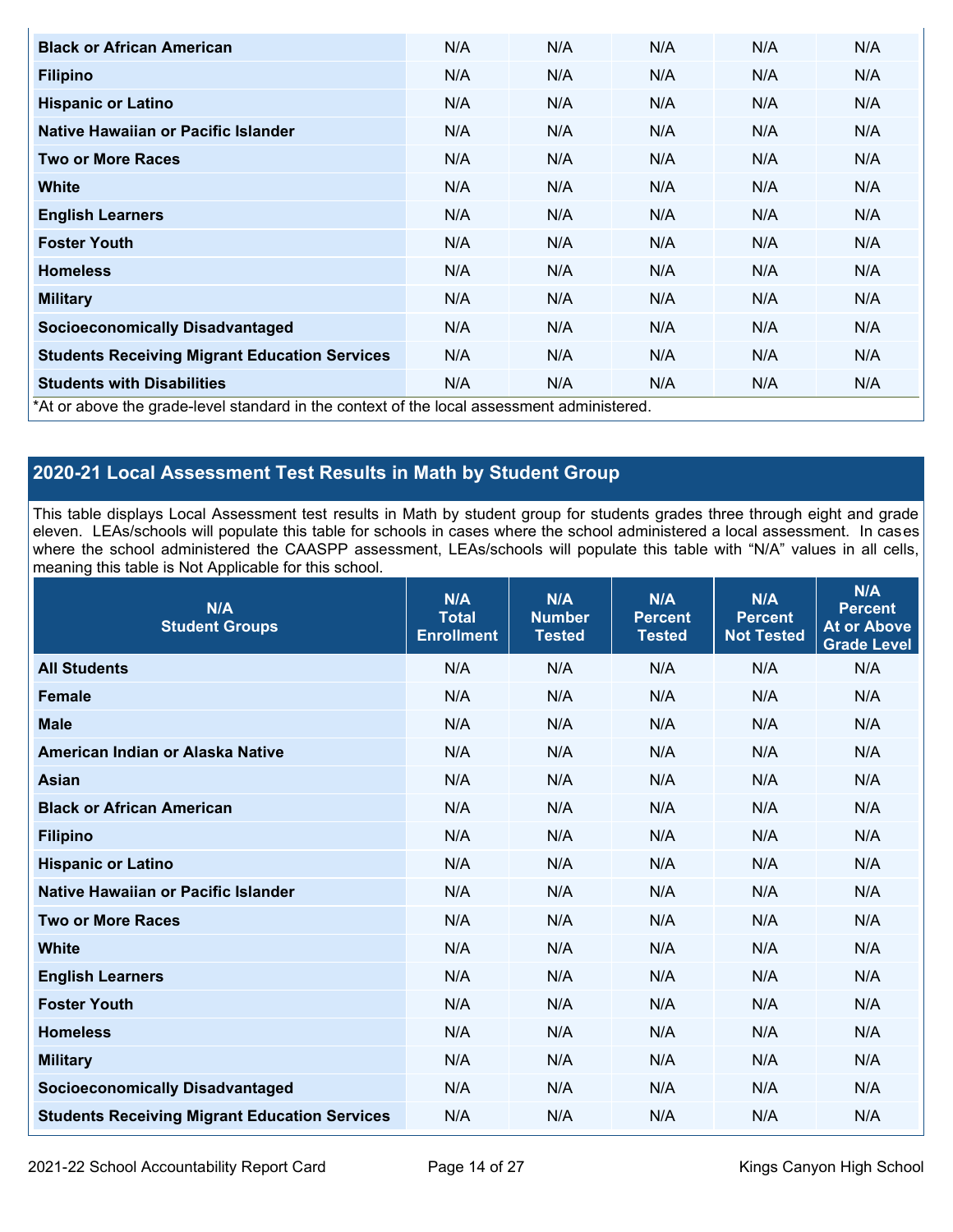| <b>Students with Disabilities</b>                                                           | N/A | N/A | N/A | N/A | N/A |  |
|---------------------------------------------------------------------------------------------|-----|-----|-----|-----|-----|--|
| *At as above the escale level standard in the context of the local accordinate admissioned. |     |     |     |     |     |  |

\*At or above the grade-level standard in the context of the local assessment administered.

### **CAASPP Test Results in Science for All Students**

This table displays the percentage of all students grades five, eight, and High School meeting or exceeding the State Standard.

The 2019-2020 data cells with N/A values indicate that the 2019-2020 data are not available due to the COVID-19 pandemic and resulting summative testing suspension. The Executive Order N-30-20 was issued which waived the assessment, accountability, and reporting requirements for the 2019-2020 school year.

For any 2020-2021 data cells with N/T values indicate that this school did not test students using the CAASPP Science.

| <b>Subject</b>                | <b>School</b><br>2019-20 | <b>School</b><br>2020-21 | <b>District</b><br>12019-20 | District<br>2020-21 | <b>State</b><br>2019-20 | <b>State</b><br>2020-21 |
|-------------------------------|--------------------------|--------------------------|-----------------------------|---------------------|-------------------------|-------------------------|
| <b>Science</b>                | N/A                      | NT                       | N/A                         | NT.                 | N/A                     | 28.72                   |
| (grades 5, 8 and high school) |                          |                          |                             |                     |                         |                         |

### **2020-21 CAASPP Test Results in Science by Student Group**

This table displays CAASPP test results in Science by student group for students grades five, eight, and High School. For any data cells with N/T values indicate that this school did not test students using the CAASPP Science.

| <b>Student Group</b>                                 | <b>Total</b><br><b>Enrollment</b> | <b>Number</b><br><b>Tested</b> | <b>Percent</b><br><b>Tested</b> | <b>Percent</b><br><b>Not Tested</b> | <b>Percent</b><br><b>Met or</b><br><b>Exceeded</b> |
|------------------------------------------------------|-----------------------------------|--------------------------------|---------------------------------|-------------------------------------|----------------------------------------------------|
| <b>All Students</b>                                  | 68                                | <b>NT</b>                      | <b>NT</b>                       | <b>NT</b>                           | <b>NT</b>                                          |
| <b>Female</b>                                        | 19                                | <b>NT</b>                      | <b>NT</b>                       | <b>NT</b>                           | <b>NT</b>                                          |
| <b>Male</b>                                          | 49                                | <b>NT</b>                      | <b>NT</b>                       | <b>NT</b>                           | <b>NT</b>                                          |
| American Indian or Alaska Native                     | $\Omega$                          | $\mathbf 0$                    | $\mathbf 0$                     | $\overline{0}$                      | $\mathbf 0$                                        |
| <b>Asian</b>                                         | 0                                 | $\pmb{0}$                      | $\mathbf 0$                     | 0                                   | $\mathbf 0$                                        |
| <b>Black or African American</b>                     | 0                                 | $\mathbf 0$                    | $\mathbf 0$                     | 0                                   | $\mathbf 0$                                        |
| <b>Filipino</b>                                      | $\Omega$                          | 0                              | $\Omega$                        | $\Omega$                            | $\mathbf 0$                                        |
| <b>Hispanic or Latino</b>                            | 64                                | <b>NT</b>                      | <b>NT</b>                       | <b>NT</b>                           | <b>NT</b>                                          |
| Native Hawaiian or Pacific Islander                  | 0                                 | $\mathbf 0$                    | $\Omega$                        | 0                                   | $\mathbf{0}$                                       |
| <b>Two or More Races</b>                             | $\Omega$                          | $\mathbf 0$                    | $\Omega$                        | $\mathbf{0}$                        | $\mathbf{0}$                                       |
| <b>White</b>                                         | $\overline{\phantom{a}}$          | <b>NT</b>                      | <b>NT</b>                       | <b>NT</b>                           | <b>NT</b>                                          |
| <b>English Learners</b>                              | 15                                | <b>NT</b>                      | <b>NT</b>                       | <b>NT</b>                           | <b>NT</b>                                          |
| <b>Foster Youth</b>                                  | 0                                 | $\mathbf 0$                    | $\mathbf 0$                     | $\mathbf{0}$                        | $\mathbf{0}$                                       |
| <b>Homeless</b>                                      | 0                                 | $\mathbf 0$                    | $\mathbf 0$                     | 0                                   | $\mathbf 0$                                        |
| <b>Military</b>                                      | $\Omega$                          | 0                              | $\Omega$                        | $\Omega$                            | $\mathbf{0}$                                       |
| <b>Socioeconomically Disadvantaged</b>               | 61                                | <b>NT</b>                      | <b>NT</b>                       | <b>NT</b>                           | <b>NT</b>                                          |
| <b>Students Receiving Migrant Education Services</b> |                                   | <b>NT</b>                      | <b>NT</b>                       | <b>NT</b>                           | <b>NT</b>                                          |
| <b>Students with Disabilities</b>                    | --                                | <b>NT</b>                      | <b>NT</b>                       | <b>NT</b>                           | <b>NT</b>                                          |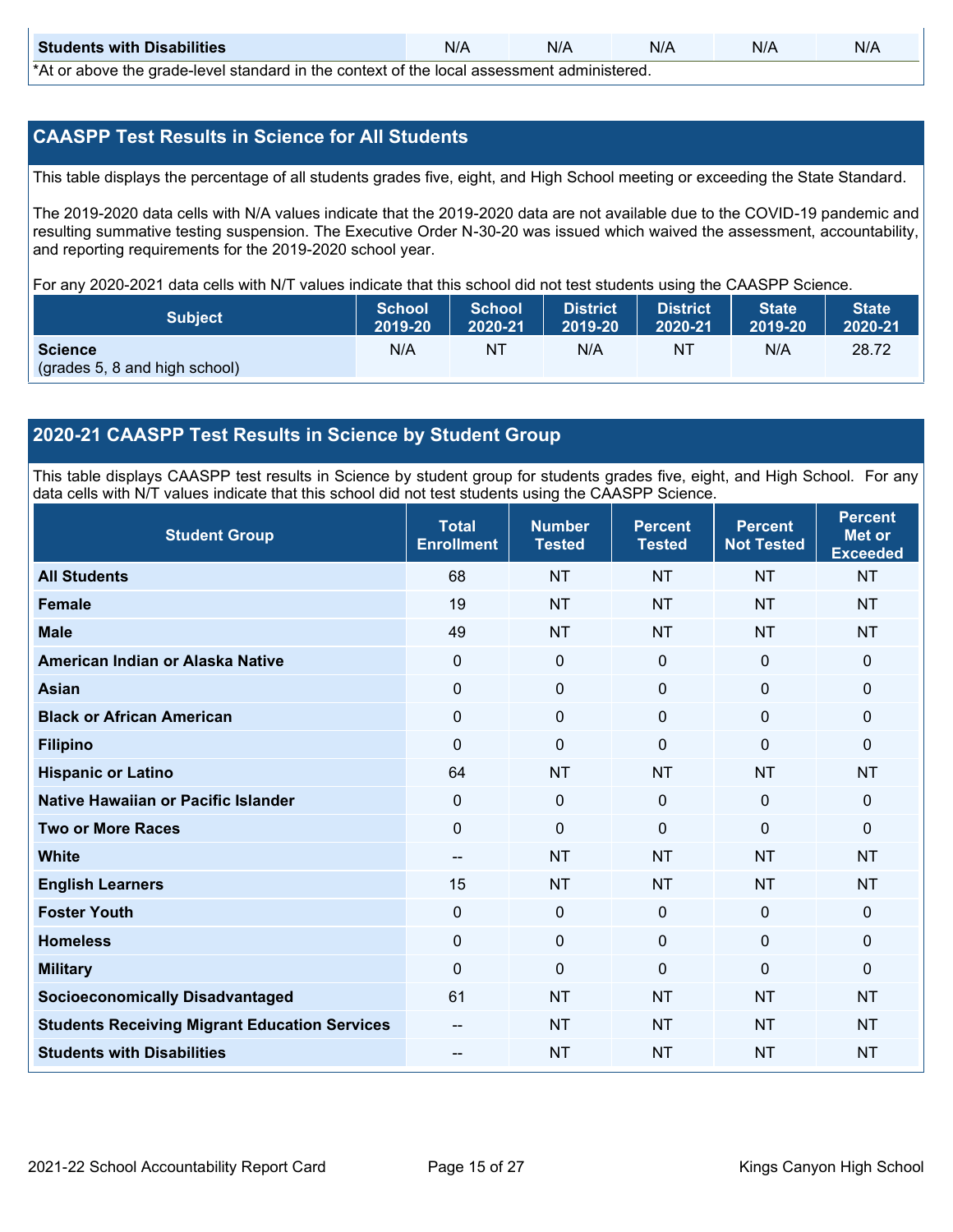### **2020-21 Career Technical Education Programs**

There were no pathway CTE courses offered at KCHS during the 2020-21 school year. KCHS does offer VROP "Stand Alone" courses in health & first aid, Agriculture, and Criminal Justice.

| 2020-21 Career Technical Education (CTE) Participation                                                                            |                                  |  |  |  |  |
|-----------------------------------------------------------------------------------------------------------------------------------|----------------------------------|--|--|--|--|
| <b>Measure</b>                                                                                                                    | <b>CTE Program Participation</b> |  |  |  |  |
| <b>Number of Pupils Participating in CTE</b>                                                                                      | 25                               |  |  |  |  |
| Percent of Pupils that Complete a CTE Program and Earn a High School Diploma                                                      |                                  |  |  |  |  |
| Percent of CTE Courses that are Sequenced or Articulated Between the School and<br><b>Institutions of Postsecondary Education</b> |                                  |  |  |  |  |

### **Course Enrollment/Completion**

This table displays the course enrollment/completion of University of California (UC) and/or California State University (CSU) admission requirements.

| <b>UC/CSU Course Measure</b>                                                | <b>Percent</b> |
|-----------------------------------------------------------------------------|----------------|
| 2020-2021 Pupils Enrolled in Courses Required for UC/CSU Admission          | 29.5           |
| 2019-2020 Graduates Who Completed All Courses Required for UC/CSU Admission | 2.63           |

## **B. Pupil Outcomes State Priority: Other Pupil Outcomes**

The SARC provides the following information relevant to the State priority: Other Pupil Outcomes (Priority 8): Pupil outcomes in the subject area of physical education.

### **2020-21 California Physical Fitness Test Results**

Due to the COVID-19 crisis, the Physical Fitness Test was suspended during the 2020-2021 school year and therefore no data are reported and each cell in this table is populated with "N/A."

| <b>Grade Level</b> | <b>Four of Six Fitness Standards</b> | <b>Five of Six Fitness Standards</b> | Percentage of Students Meeting   Percentage of Students Meeting   Percentage of Students Meeting<br>Six of Six Fitness Standards |
|--------------------|--------------------------------------|--------------------------------------|----------------------------------------------------------------------------------------------------------------------------------|
| Grade 5            | N/A                                  | N/A                                  | N/A                                                                                                                              |
| Grade 7            | N/A                                  | N/A                                  | N/A                                                                                                                              |
| Grade 9            | N/A                                  | N/A                                  | N/A                                                                                                                              |

## **C. Engagement State Priority: Parental Involvement**

The SARC provides the following information relevant to the State priority: Parental Involvement (Priority 3): Efforts the school district makes to seek parent input in making decisions regarding the school district and at each school site.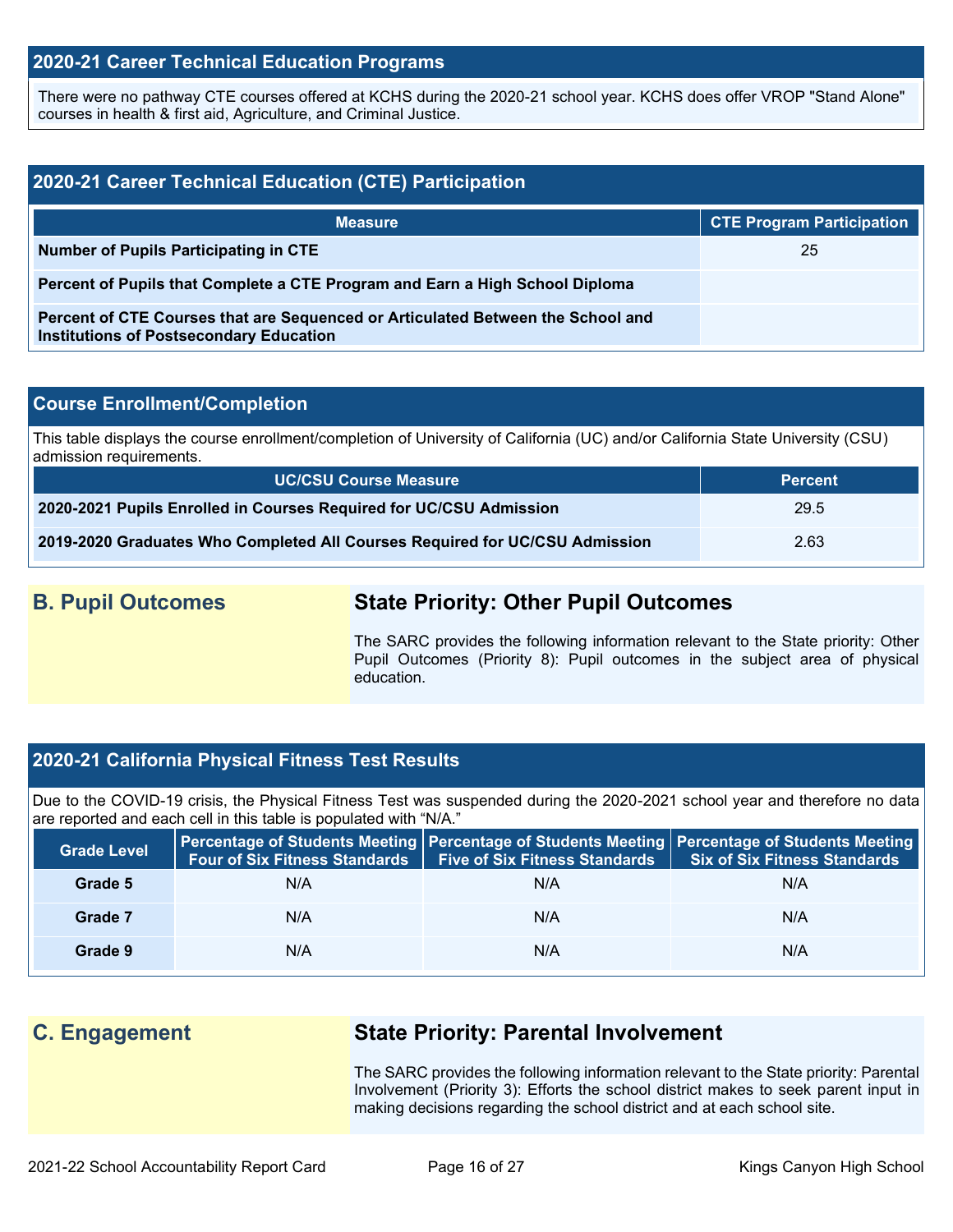### **2021-22 Opportunities for Parental Involvement**

Parent involvement and communication are essential to student success at Kings Canyon High School. We strive to involve parents by providing them with the opportunity to learn about new and relevant information about our school. Parents access such information by participating in Back to School Night, Senior Information Night, and a Spring Open House. Parents are also provided with the opportunity to participate in the Creation Health Project here at KCHS, in which they learn how to increase healthy lifestyle living for themselves and their families.. These same workshops are provided to students that attend our school as well. Parents of students at KCHS are provided with regular communication via school website, school fliers, Parent Square, and recorded telephone messages from the site administrator to keep them updated about upcoming parent events, school site committee meetings, ELAC Meetings, and other important student events.

Parental involvement is sought at the beginning of the student's enrollment at KCHS. When students are admitted to KCHS, parent and student participate in an orientation with the principal and social worker. Parents learn about school policies and practices, participate in the transcript evaluation, and help choose their child's graduation plan. Home and school communication around student academic performance is accomplished through the use of student report cards, progress reports and parent-teacher conferences (as needed).

Parents who would like more information on how to become involved may contact the site Administrator, Randy Bessey, for more information.

# **C. Engagement State Priority: Pupil Engagement**

The SARC provides the following information relevant to the State priority: Pupil Engagement (Priority 5):

- High school dropout rates;
- High school graduation rates; and
- Chronic Absenteeism

### **Dropout Rate and Graduation Rate (Four-Year Cohort Rate)**

| <b>Indicator</b>       | School<br>2018-19 | <b>School</b><br>2019-20 | School<br>2020-21 | District<br>$2018 - 19$ | District<br>2019-20 | <b>District</b><br>2020-21 | State<br>2018-19 | <b>State</b><br>2019-20 | <b>State</b><br>2020-21 |
|------------------------|-------------------|--------------------------|-------------------|-------------------------|---------------------|----------------------------|------------------|-------------------------|-------------------------|
| <b>Dropout Rate</b>    | 1.4               | 0.0                      | 0.0               | 2.7                     | 1.6                 | 2.2                        | 9.0              | 8.9                     | 9.4                     |
| <b>Graduation Rate</b> | 87.7              | 94.2                     | 90.0              | 83.8                    | 89.4                | 81.3                       | 84.5             | 84.2                    | 83.6                    |

### **2020-21 Graduation Rate by Student Group (Four-Year Cohort Rate)**

This table displays the 2020-21 graduation rate by student group. For information on the Four-Year Adjusted Cohort Graduation Rate (ACGR), visit the CDE Adjusted Cohort Graduation Rate web page at [www.cde.ca.gov/ds/ad/acgrinfo.asp.](http://www.cde.ca.gov/ds/ad/acgrinfo.asp)

| <b>Student Group</b>             | <b>Number of</b><br><b>Students in Cohort</b> | Number of<br><b>Cohort Graduates</b> | <b>Cohort</b><br><b>Graduation Rate</b> |
|----------------------------------|-----------------------------------------------|--------------------------------------|-----------------------------------------|
| <b>All Students</b>              | 70                                            | 63                                   | 90.0                                    |
| <b>Female</b>                    | 28                                            | 27                                   | 96.4                                    |
| <b>Male</b>                      | 42                                            | 36                                   | 85.7                                    |
| American Indian or Alaska Native | 0                                             |                                      | 0.00                                    |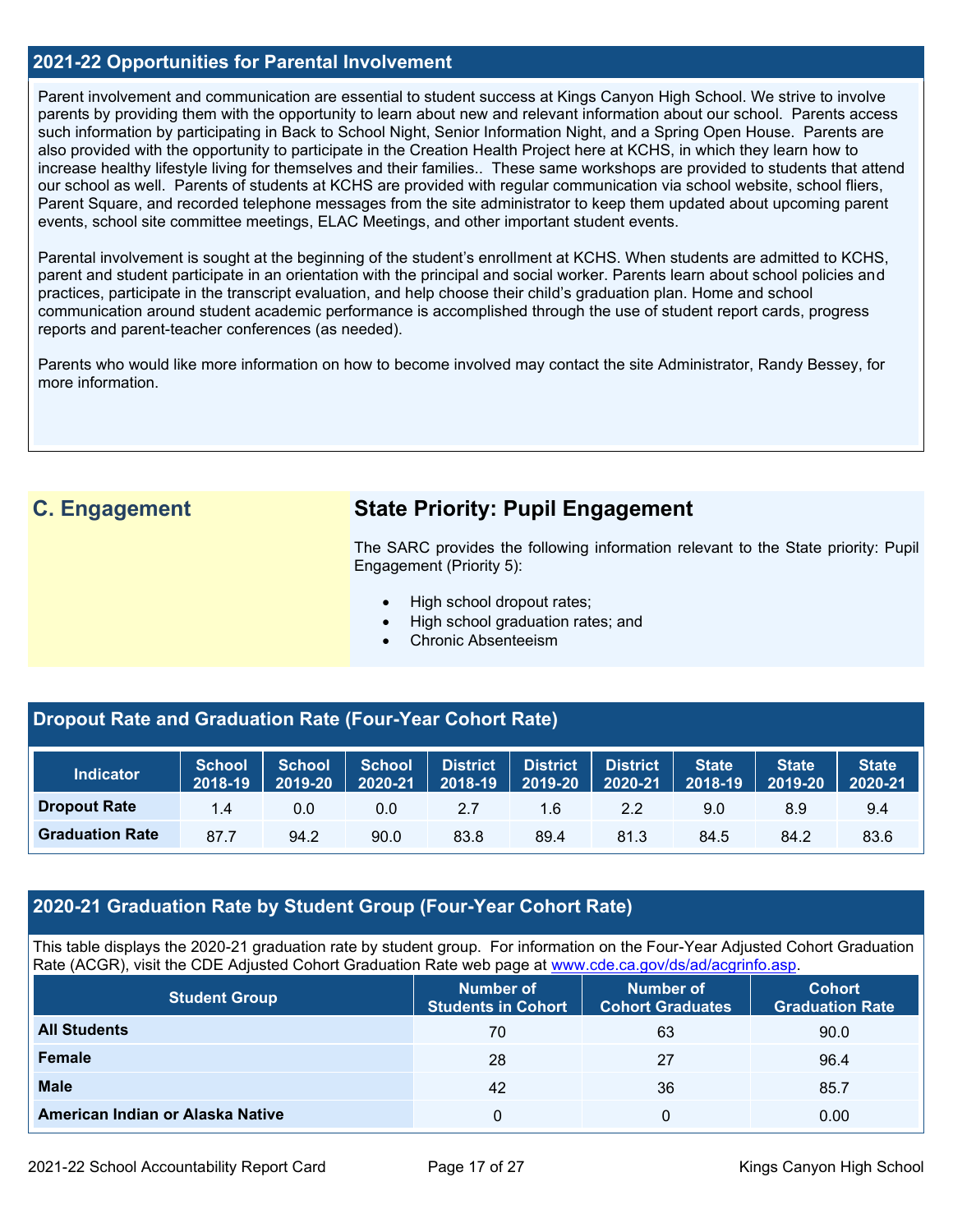| <b>Asian</b>                                         | $\mathbf 0$ | $\Omega$ | 0.00 |
|------------------------------------------------------|-------------|----------|------|
| <b>Black or African American</b>                     | $\Omega$    | $\Omega$ | 0.00 |
| <b>Filipino</b>                                      | $\Omega$    | $\Omega$ | 0.00 |
| <b>Hispanic or Latino</b>                            | 66          | 59       | 89.4 |
| Native Hawaiian or Pacific Islander                  | $\Omega$    | $\Omega$ | 0.00 |
| <b>Two or More Races</b>                             | --          | --       | --   |
| <b>White</b>                                         | $- -$       | --       | --   |
| <b>English Learners</b>                              | 17          | 13       | 76.5 |
| <b>Foster Youth</b>                                  | 0.0         | 0.0      | 0.0  |
| <b>Homeless</b>                                      | --          | --       | --   |
| <b>Socioeconomically Disadvantaged</b>               | 69          | 62       | 89.9 |
| <b>Students Receiving Migrant Education Services</b> | --          | --       | --   |
| <b>Students with Disabilities</b>                    | --          | --       | --   |

# **2020-21 Chronic Absenteeism by Student Group**

| <b>Student Group</b>                                 | <b>Cumulative</b><br><b>Enrollment</b> | <b>Chronic</b><br><b>Absenteeism</b><br><b>Eligible Enrollment</b> | <b>Chronic</b><br><b>Absenteeism</b><br><b>Count</b> | <b>Chronic</b><br><b>Absenteeism</b><br><b>Rate</b> |
|------------------------------------------------------|----------------------------------------|--------------------------------------------------------------------|------------------------------------------------------|-----------------------------------------------------|
| <b>All Students</b>                                  | 262                                    | 231                                                                | 63                                                   | 27.3                                                |
| <b>Female</b>                                        | 96                                     | 83                                                                 | 24                                                   | 28.9                                                |
| <b>Male</b>                                          | 166                                    | 148                                                                | 39                                                   | 26.4                                                |
| American Indian or Alaska Native                     | 1                                      | 1                                                                  | 1                                                    | 100.0                                               |
| <b>Asian</b>                                         | 1                                      | 1                                                                  | $\Omega$                                             | 0.0                                                 |
| <b>Black or African American</b>                     | $\Omega$                               | $\mathbf 0$                                                        | 0                                                    | 0.0                                                 |
| <b>Filipino</b>                                      | $\mathbf 0$                            | $\mathbf{0}$                                                       | $\mathbf{0}$                                         | 0.0                                                 |
| <b>Hispanic or Latino</b>                            | 249                                    | 218                                                                | 58                                                   | 26.6                                                |
| Native Hawaiian or Pacific Islander                  | $\mathbf{0}$                           | $\mathbf{0}$                                                       | 0                                                    | 0.0                                                 |
| <b>Two or More Races</b>                             | $\overline{2}$                         | $\overline{2}$                                                     | 1                                                    | 50.0                                                |
| <b>White</b>                                         | 9                                      | 9                                                                  | 3                                                    | 33.3                                                |
| <b>English Learners</b>                              | 62                                     | 56                                                                 | 19                                                   | 33.9                                                |
| <b>Foster Youth</b>                                  | $\Omega$                               | $\mathbf 0$                                                        | $\Omega$                                             | 0.0                                                 |
| <b>Homeless</b>                                      | $\overline{2}$                         | $\overline{2}$                                                     | 1                                                    | 50.0                                                |
| <b>Socioeconomically Disadvantaged</b>               | 240                                    | 213                                                                | 59                                                   | 27.7                                                |
| <b>Students Receiving Migrant Education Services</b> | 9                                      | 8                                                                  | 2                                                    | 25.0                                                |
| <b>Students with Disabilities</b>                    | 27                                     | 24                                                                 | 11                                                   | 45.8                                                |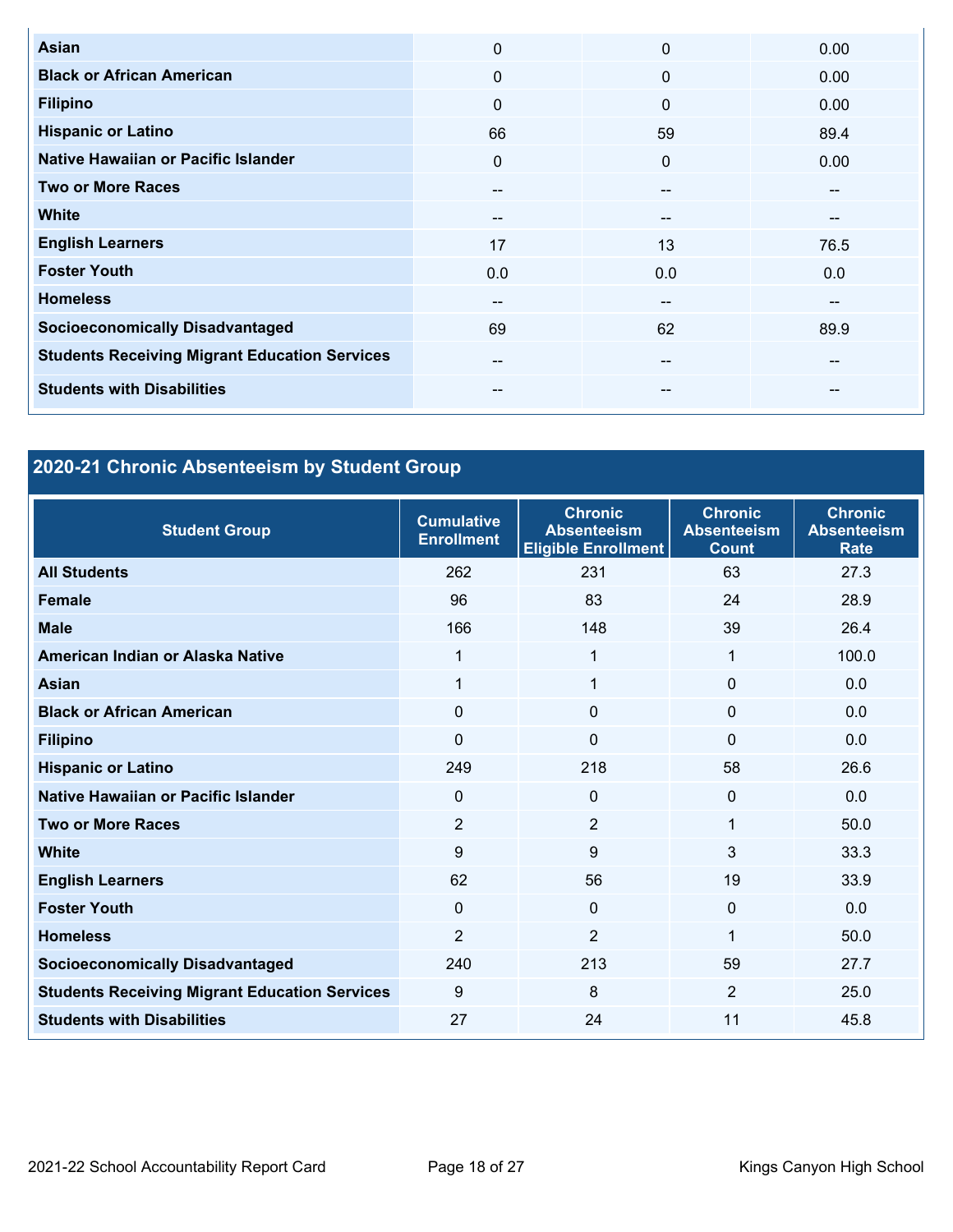# **C. Engagement State Priority: School Climate**

The SARC provides the following information relevant to the State priority: School Climate (Priority 6):

- Pupil suspension rates;
- Pupil expulsion rates; and
- Other local measures on the sense of safety

### **Suspensions and Expulsions**

This table displays suspensions and expulsions data collected between July through June, each full school year respectively. Data collected during the 2020-21 school year may not be comparable to earlier years of this collection due to differences in learning mode instruction in response to the COVID-19 pandemic.

| <b>Subject</b>     | <b>School</b><br>2018-19 | <b>School</b><br>2020-21 | <b>District</b><br>2018-19 | <b>District</b><br>2020-21 | <b>State</b><br>2018-19 | <b>State</b><br>2020-21 |
|--------------------|--------------------------|--------------------------|----------------------------|----------------------------|-------------------------|-------------------------|
| <b>Suspensions</b> | 11.99                    | 2.29                     | 3.08                       | 0.53                       | 3.47                    | 0.20                    |
| <b>Expulsions</b>  | 0.00                     | 0.00                     | 0.02                       | 0.00                       | 0.08                    | 0.00                    |

This table displays suspensions and expulsions data collected between July through February, partial school year due to the COVID-19 pandemic. The 2019-2020 suspensions and expulsions rate data are not comparable to other year data because the 2019-2020 school year is a partial school year due to the COVID-19 crisis. As such, it would be inappropriate to make any comparisons in rates of suspensions and expulsions in the 2019-2020 school year compared to other school years.

| <b>Subject</b>     | <b>School</b><br>2019-20 | <b>District</b><br>2019-20 | <b>State</b><br>2019-20 |
|--------------------|--------------------------|----------------------------|-------------------------|
| <b>Suspensions</b> | 6.88                     | 2.38                       | 2.45                    |
| <b>Expulsions</b>  | 0.00                     | 0.00                       | 0.05                    |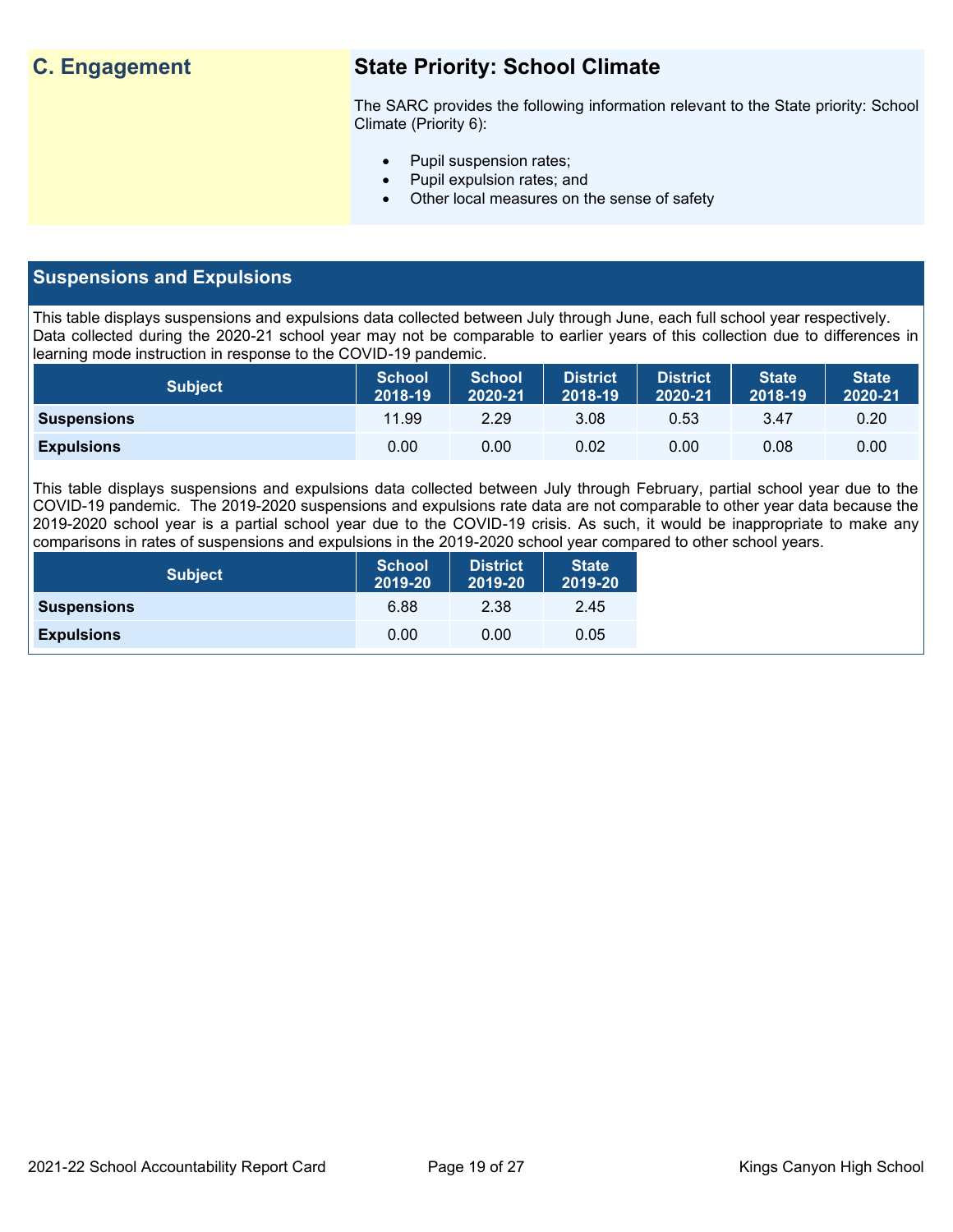### **2020-21 Suspensions and Expulsions by Student Group**

| <b>Student Group</b>                                 | <b>Suspensions Rate</b> | <b>Expulsions Rate</b> |
|------------------------------------------------------|-------------------------|------------------------|
| <b>All Students</b>                                  | 2.29                    | 0.00                   |
| <b>Female</b>                                        | 0.00                    | 0.00                   |
| <b>Male</b>                                          | 3.61                    | 0.00                   |
| American Indian or Alaska Native                     | 0.00                    | 0.00                   |
| <b>Asian</b>                                         | 0.00                    | 0.00                   |
| <b>Black or African American</b>                     | 0.00                    | 0.00                   |
| <b>Filipino</b>                                      | 0.00                    | 0.00                   |
| <b>Hispanic or Latino</b>                            | 2.41                    | 0.00                   |
| <b>Native Hawaiian or Pacific Islander</b>           | 0.00                    | 0.00                   |
| <b>Two or More Races</b>                             | 0.00                    | 0.00                   |
| <b>White</b>                                         | 0.00                    | 0.00                   |
| <b>English Learners</b>                              | 3.23                    | 0.00                   |
| <b>Foster Youth</b>                                  | 0.00                    | 0.00                   |
| <b>Homeless</b>                                      | 0.00                    | 0.00                   |
| <b>Socioeconomically Disadvantaged</b>               | 2.50                    | 0.00                   |
| <b>Students Receiving Migrant Education Services</b> | 0.00                    | 0.00                   |
| <b>Students with Disabilities</b>                    | 0.00                    | 0.00                   |

### **2021-22 School Safety Plan**

Safety of students and staff is a primary concern at Kings Canyon High School. A designated campus assistant is charged with the duty of before, during, and after school supervision around campus. Any visitors to our school site are directed by the campus assistant to check in with the office where appropriate identification and purpose of visit is provided.

The comprehensive school safety plan is designed to assist in preparing for emergencies, managing emergency response efforts, and maintaining a safe school environment. The plan requires identification of security needs, development of prevention and intervention techniques, evaluation of physical facilities, and communication with staff and students. Components of the plan include: child abuse reporting procedures, procedures for teacher notification of dangerous pupils, disaster response procedures, procedures for safe ingress and egress from school, sexual harassment policies, and suspension and expulsion policies. The safety plan is reviewed annually, updated as needed, and fully compliant with federal and state regulations. The school's disaster preparedness plan includes steps for ensuring the safety of students and staff during a disaster. Emergency preparedness drills are conducted regularly and the school staff is appropriately trained. These plans were last reviewed/updated on 8/27/2021 and reviewed and approved by the KCHS School Site Council on 10//26/2021.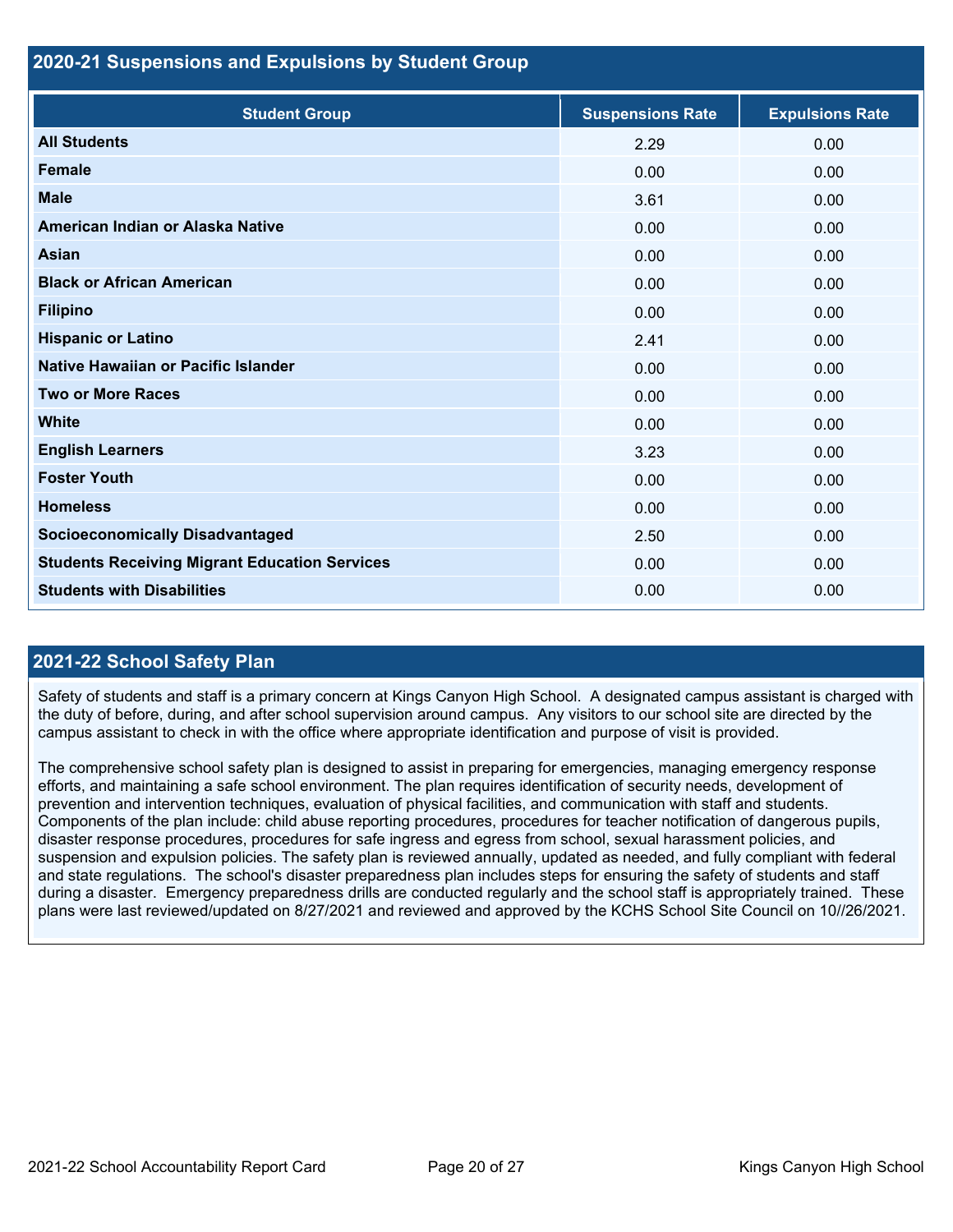### **2018-19 Secondary Average Class Size and Class Size Distribution**

This table displays the 2018-19 average class size and class size distribution. The columns titled "Number of Classes" indicates how many classes fall into each size category (a range of total students per classroom). At the secondary school level, this information is reported by subject area rather than grade level.

| <b>Subject</b>               | Average<br><b>Class</b><br><b>Size</b> | <b>1-22 Students</b> | Number of Classes with   Number of Classes with<br>23-32 Students | <b>Number of Classes with</b><br>33+ Students |
|------------------------------|----------------------------------------|----------------------|-------------------------------------------------------------------|-----------------------------------------------|
| <b>English Language Arts</b> | 9                                      | 19                   |                                                                   |                                               |
| <b>Mathematics</b>           | 12                                     | 10                   |                                                                   |                                               |
| <b>Science</b>               | 12                                     | 11                   |                                                                   |                                               |
| <b>Social Science</b>        | 13                                     | 14                   |                                                                   |                                               |

### **2019-20 Secondary Average Class Size and Class Size Distribution**

This table displays the 2019-20 average class size and class size distribution. The columns titled "Number of Classes" indicates how many classes fall into each size category (a range of total students per classroom). At the secondary school level, this information is reported by subject area rather than grade level.

| <b>Subject</b>               | Average<br><b>Class</b><br><b>Size</b> | 1-22 Students | Number of Classes with   Number of Classes with   Number of Classes with<br>23-32 Students | 33+ Students |
|------------------------------|----------------------------------------|---------------|--------------------------------------------------------------------------------------------|--------------|
| <b>English Language Arts</b> | 11                                     | 18            |                                                                                            |              |
| <b>Mathematics</b>           | 8                                      | 4             |                                                                                            |              |
| <b>Science</b>               | 12                                     | 13            |                                                                                            |              |
| <b>Social Science</b>        | 13                                     | 14            |                                                                                            |              |

### **2020-21 Secondary Average Class Size and Class Size Distribution**

This table displays the 2020-21 average class size and class size distribution. The columns titled "Number of Classes" indicates how many classes fall into each size category (a range of total students per classroom). At the secondary school level, this information is reported by subject area rather than grade level.

| <b>Subject</b>               | <b>Average</b><br><b>Class</b><br><b>Size</b> | 1-22 Students | Number of Classes with   Number of Classes with  <br>23-32 Students | <b>Number of Classes with</b><br>33+ Students |
|------------------------------|-----------------------------------------------|---------------|---------------------------------------------------------------------|-----------------------------------------------|
| <b>English Language Arts</b> | 15                                            | 14            |                                                                     |                                               |
| <b>Mathematics</b>           | 16                                            | 8             |                                                                     |                                               |
| <b>Science</b>               | 10                                            |               |                                                                     |                                               |
| <b>Social Science</b>        | 19                                            | 5             | 6                                                                   |                                               |

### **2020-21 Ratio of Pupils to Academic Counselor**

This table displays the ratio of pupils to Academic Counselor. One full time equivalent (FTE) equals one staff member working full time; one FTE could also represent two staff members who each work 50 percent of full time.

| <b>Title</b>                        | <b>Ratio</b> |
|-------------------------------------|--------------|
| <b>Pupils to Academic Counselor</b> | 500          |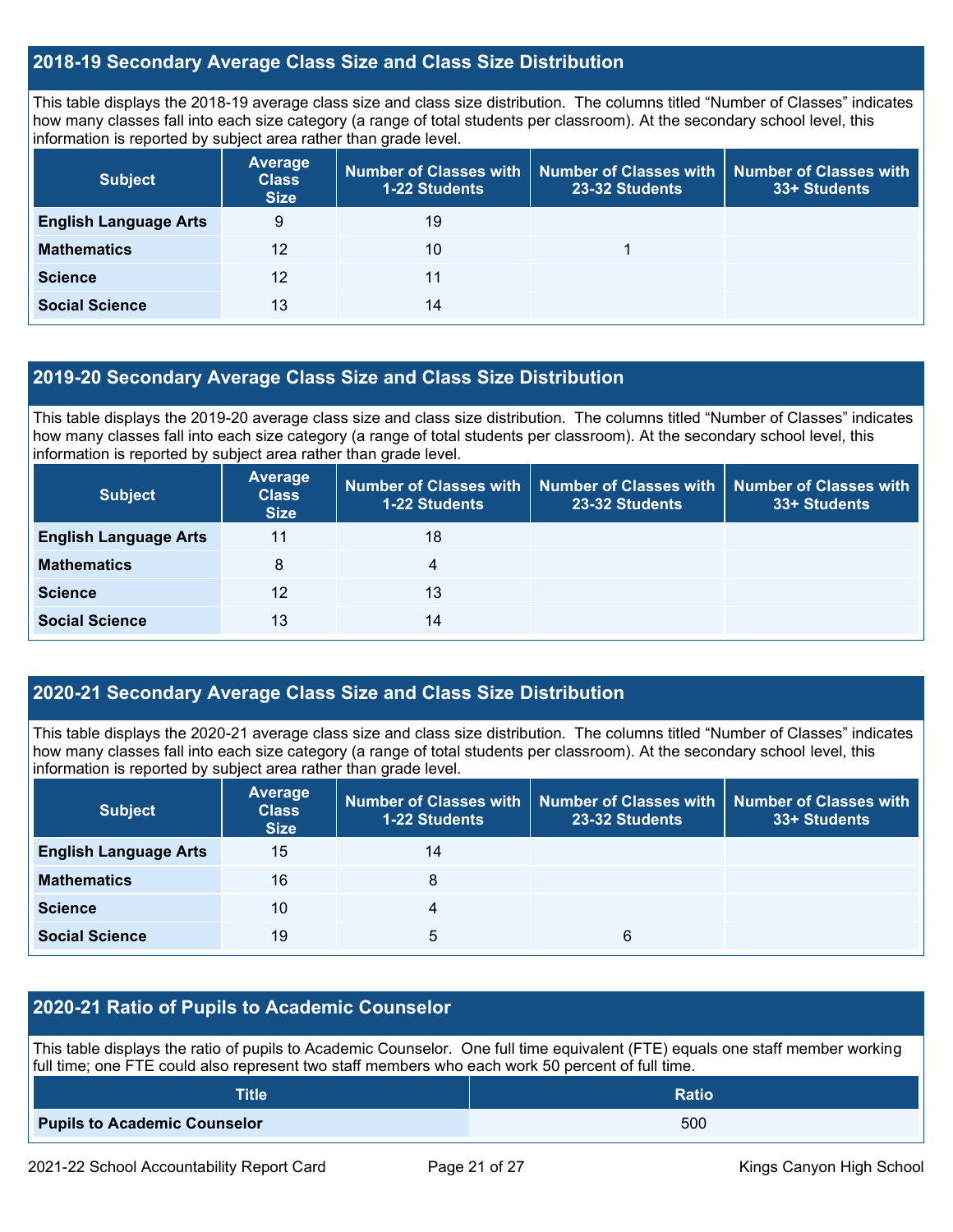### **2020-21 Student Support Services Staff**

This table displays the number of FTE support staff assigned to this school. One full time equivalent (FTE) equals one staff member working full time; one FTE could also represent two staff members who each work 50 percent of full time.

| <b>Title</b>                                                         | <b>Number of FTE Assigned to School</b> |
|----------------------------------------------------------------------|-----------------------------------------|
| <b>Counselor (Academic, Social/Behavioral or Career Development)</b> | 0.3                                     |
| Library Media Teacher (Librarian)                                    | $\mathbf{0}$                            |
| Library Media Services Staff (Paraprofessional)                      | $\mathbf{0}$                            |
| <b>Psychologist</b>                                                  | 0.3                                     |
| <b>Social Worker</b>                                                 |                                         |
| <b>Speech/Language/Hearing Specialist</b>                            | $\mathbf{0}$                            |
| <b>Resource Specialist (non-teaching)</b>                            | $\mathbf{0}$                            |
| <b>Other</b>                                                         | 0.1                                     |

### **2019-20 Expenditures Per Pupil and School Site Teacher Salaries**

This table displays the 2019-20 expenditures per pupil and average teach salary for this school. Cells with N/A values do not require data.

| <b>Level</b>                                         | <b>Total</b><br><b>Expenditures</b><br><b>Per Pupil</b> | <b>Expenditures</b><br><b>Per Pupil</b><br>(Restricted) | <b>Expenditures</b><br><b>Per Pupil</b><br>(Unrestricted) | Average<br><b>Teacher</b><br><b>Salary</b> |
|------------------------------------------------------|---------------------------------------------------------|---------------------------------------------------------|-----------------------------------------------------------|--------------------------------------------|
| <b>School Site</b>                                   | \$15,060.43                                             | \$2,227.71                                              | \$12,832.72                                               | \$66,171.03                                |
| <b>District</b>                                      | N/A                                                     | N/A                                                     | \$7,477.39                                                | \$75,311                                   |
| <b>Percent Difference - School Site and District</b> | N/A                                                     | N/A                                                     | 52.7                                                      | $-12.9$                                    |
| <b>State</b>                                         |                                                         |                                                         | \$8,444                                                   | \$81,044                                   |
| <b>Percent Difference - School Site and State</b>    | N/A                                                     | N/A                                                     | 41.3                                                      | $-20.2$                                    |

### **2020-21 Types of Services Funded**

Kings Canyon High School, as a part of KCUSD, offers teen parents child care, parenting theory, and practicum opportunities while on campus.. Kings Canyon High School uses some of it's categorical funding to support tutorial teachers to work with students after school, helping to increase academic achievement. Students also have access to a credit recovery program, primarily accessed on the computer, to make up failed courses that were taken during previous years.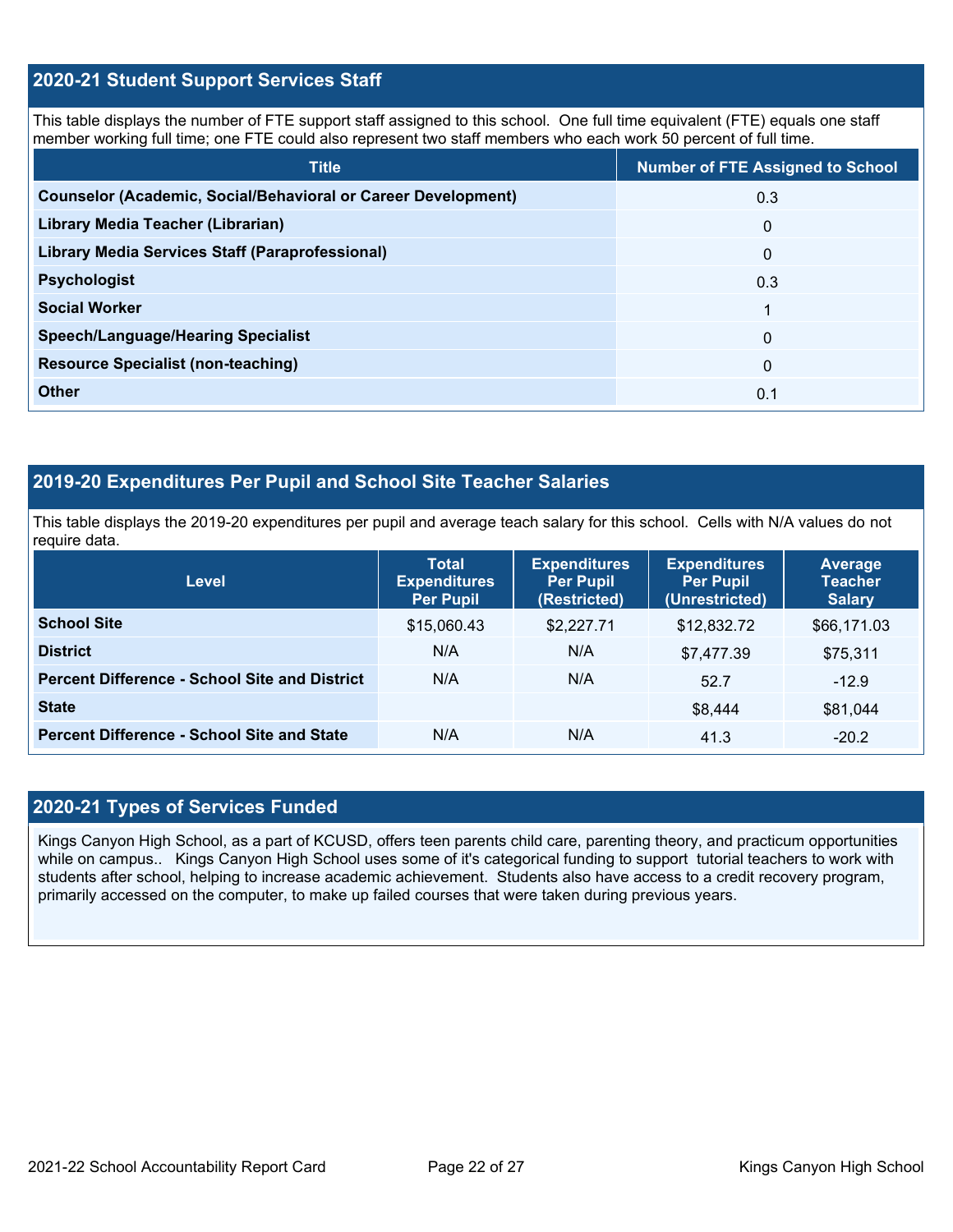### **2019-20 Teacher and Administrative Salaries**

This table displays the 2019-20 Teacher and Administrative salaries. For detailed information on salaries, see the CDE Certification Salaries & Benefits web page at [http://www.cde.ca.gov/ds/fd/cs/.](http://www.cde.ca.gov/ds/fd/cs/)

| Category                                             | <b>District</b><br><b>Amount</b> | <b>State Average</b><br>for Districts<br>in Same Category |
|------------------------------------------------------|----------------------------------|-----------------------------------------------------------|
| <b>Beginning Teacher Salary</b>                      | \$48,010                         | \$51,029                                                  |
| <b>Mid-Range Teacher Salary</b>                      | \$69,956                         | \$78,583                                                  |
| <b>Highest Teacher Salary</b>                        | \$102,133                        | \$99,506                                                  |
| <b>Average Principal Salary (Elementary)</b>         | \$123,232                        | \$124,576                                                 |
| <b>Average Principal Salary (Middle)</b>             | \$132,992                        | \$131,395                                                 |
| <b>Average Principal Salary (High)</b>               | \$147,623                        | \$144,697                                                 |
| <b>Superintendent Salary</b>                         | \$223,065                        | \$240,194                                                 |
| <b>Percent of Budget for Teacher Salaries</b>        | 28%                              | 34%                                                       |
| <b>Percent of Budget for Administrative Salaries</b> | 6%                               | 6%                                                        |

### **2020-21 Advanced Placement (AP) Courses**

This table displays the percent of student in AP courses at this school.

### **Percent of Students in AP Courses**

This table displays the number of AP courses offered at this school where there are student course enrollments of at least one student.

| <b>Subject</b>                  | <b>Number of AP Courses Offered</b> |
|---------------------------------|-------------------------------------|
| <b>Computer Science</b>         | 0                                   |
| <b>English</b>                  | $\boldsymbol{0}$                    |
| <b>Fine and Performing Arts</b> | $\mathbf 0$                         |
| <b>Foreign Language</b>         | $\mathbf 0$                         |
| <b>Mathematics</b>              | $\mathbf 0$                         |
| <b>Science</b>                  | $\mathbf 0$                         |
| <b>Social Science</b>           | $\mathbf 0$                         |
| <b>Total AP Courses Offered</b> | 0                                   |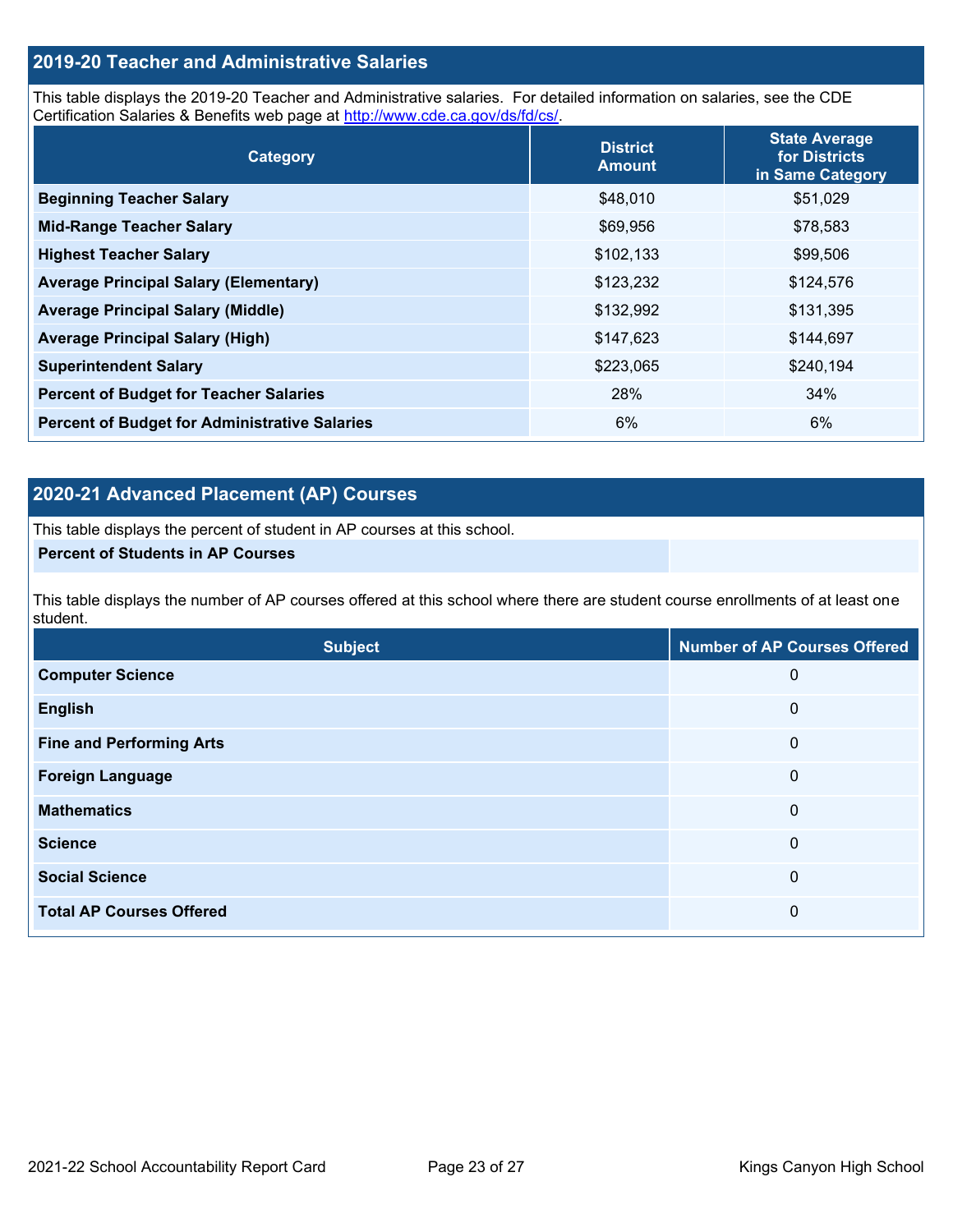### **Professional Development**

Teachers and classified staff are provided with weekly professional development opportunities on a minimum day at the school site, led by district instructional coaches, School Social Worker, or the site Program Administrator. These professional development sessions at KCHS are designed to meet the individual needs of teachers as well as address both school and district instructional goals. Professional development may take the form of trainings, coaching, peer observation, or constructive self-reflection and are consistent with our school goals and district instructional action plan. The site Administrator, teachers, instructional aides, and other support personnel regularly take part in professional development opportunities at both the school site and district level (buy back days).

The 2015/16 school year was focused on Professional Learning Communities with an emphasis on Common Core Standards and lesson planning/course building (10 days of PD tied to Common Core / Course Building). In addition to beginning to work with Common Core State Standards, teachers and administrators spent time developing interventions and supports for students (5 days tied to PBIS). The professional development focus for the 2014 / 2015 was centered around student engagement strategies (Kinsela and Kagan) and common core lesson planning (CALL). Teachers and administrators also received training on the use of the district data management system, Illuminate, and the curriculum browser Ed Caliber. In 2015-2016, KCHS continued professional development on the implementation of Kagan strategies. The overarching theme in the 15/16 school year was connections. Engagement strategies offered through Kagan get students participating in a lesson and create an opportunity to connect with content. In addition to Kagan training, KCHS staff also spent a significant amount of time learning how to use technology in the classroom to teach students to communicate, collaborate, and think critically using 21st century skills. 2016/17 emphasis was on the writing process across the curriculum and student data. John Yost provided the training. The 2017/18 training continued emphasis on cross curricular writing and social emotional training on supporting students who come from trauma. The 4 R's were developed (Relationships, Rigor, Relevance, and Reflection). 2018/19 training continued with a focus on across the discipline writing, essays, and "the reading-writing connection". Staff also received training on secondary trauma and began the Creation Health program to support healthier lifestyles. 2019/20 Continued trauma informed training along with scaffolding of academics: Writing across the curriculum, common data, reading-writing connection, and Embedded ELD. 2020/21 Continued trauma informed training (with DESSA data and the District's SEL program included) along with scaffolding of academics: Writing across the curriculum, common data, reading-writing connection, and Embedded ELD.

| This table displays the number of school days dedicated to staff development and continuous improvement. |    |    |                                 |  |  |
|----------------------------------------------------------------------------------------------------------|----|----|---------------------------------|--|--|
| <b>Subject</b>                                                                                           |    |    | │ 2019-20 │ 2020-21 │ 2021-22 ┃ |  |  |
| Number of school days dedicated to Staff Development and Continuous Improvement                          | 42 | 42 | 42                              |  |  |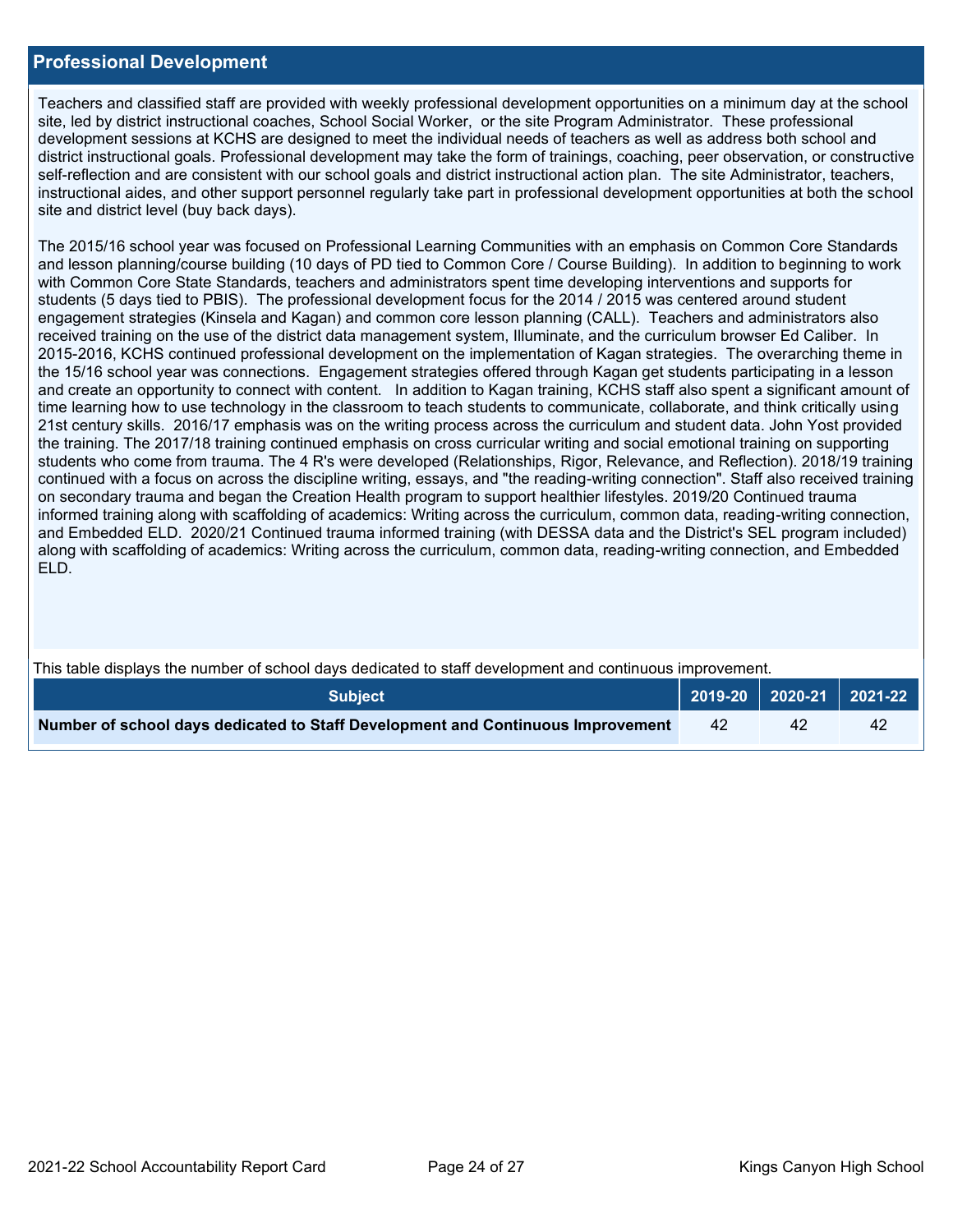# **Kings Canyon Joint Unified School District 2020-21 Local Accountability Report Card (LARC) Addendum**

# **Local Accountability Report Card (LARC) Addendum**

**2020-21 Local Accountability Report Card (LARC) Addendum Overview**



On July 14, 2021, the California State Board of Education (SBE) determined that the California Department of Education (CDE) will use the SARC as the mechanism to conduct a one-time data collection of the LEA-level aggregate test results of all school's local assessments administered during the 2020–2021 school year in order to meet the federal Every Students Succeeds Act (ESSA) reporting requirement for the Local Educational Agency Accountability Report Cards (LARCs).

Each local educational agency (LEA) is responsible for preparing and posting their annual LARC in accordance with the federal ESSA. As a courtesy, the CDE prepares and posts the LARCs on behalf of all LEAs.

Only for the 2020–2021 school year and the 2020–2021 LARCs, LEAs are required to report their aggregate local assessments test results at the LEA-level to the CDE by populating the tables below via the SARC. These data will be used to meet the LEAs' federal requirement for their LARCs. Note that it is the responsibility of the school and LEA to ensure that all student privacy and suppression rules are in place when reporting data in Tables 3 and 4 in the Addendum, as applicable.

The tables below are not part of the SBE approved 2020–2021 SARC template but rather are the mechanism by which these required data will be collected from LEAs.

For purposes of the LARC and the following tables, an LEA is defined as a school district, a county office of education, or a direct funded charter school.

| <b>2021-22 District Contact Information</b> |                                            |  |  |  |
|---------------------------------------------|--------------------------------------------|--|--|--|
| <b>District Name</b>                        | Kings Canyon Joint Unified School District |  |  |  |
| <b>Phone Number</b>                         | 559.305.7010                               |  |  |  |
| Superintendent                              | John Campbell                              |  |  |  |
| <b>Email Address</b>                        | guzman-j@kcusd.com                         |  |  |  |
| <b>District Website Address</b>             | https://www.kcusd.com/                     |  |  |  |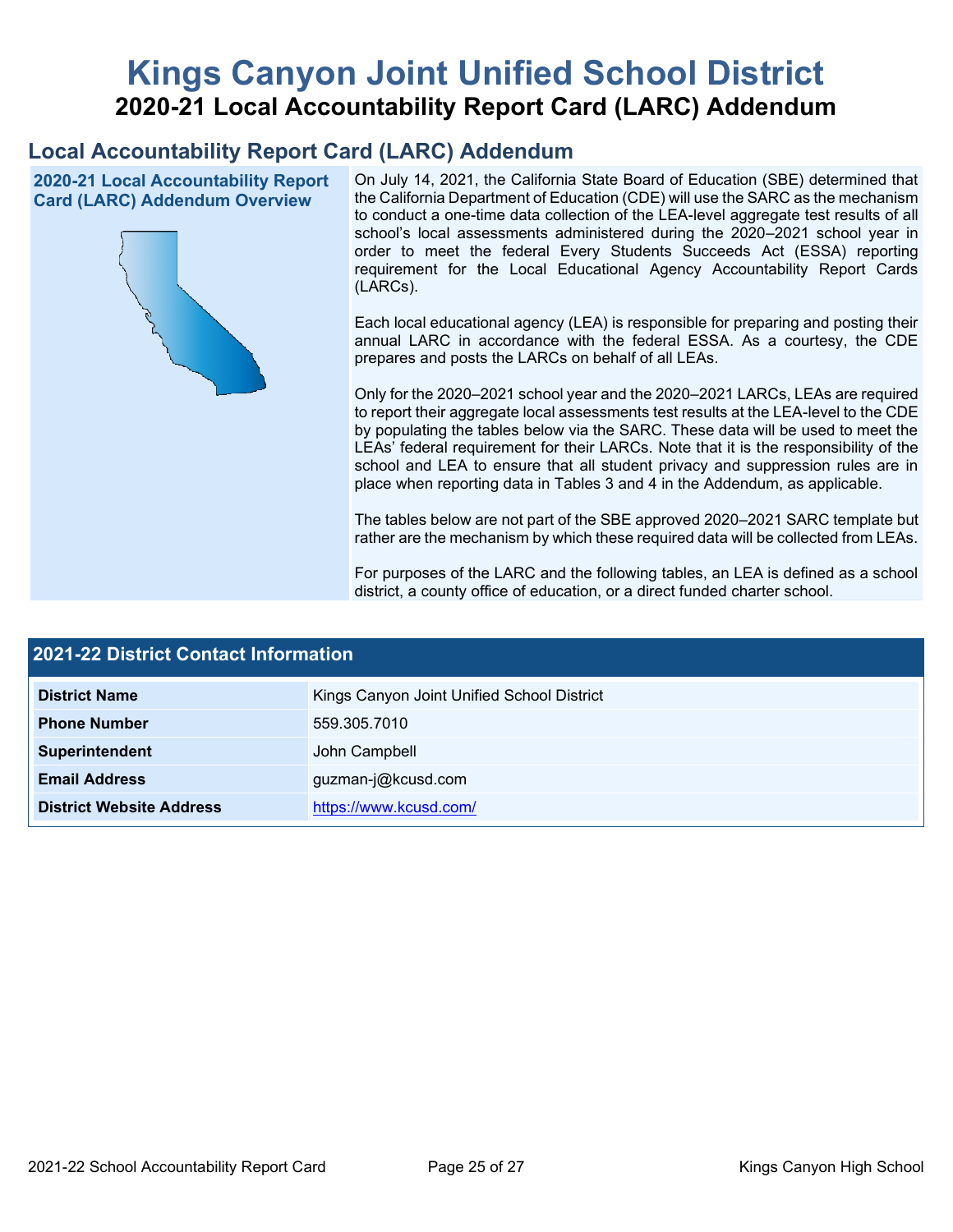### **2020-21 CAASPP Test Results in ELA by Student Group**

This table displays CAASPP test results in ELA by student group for students grades three through eight and grade eleven taking and completing a state-administered assessment. The CDE will populate this table for schools in cases where the school administered the CAASPP assessment. In cases where the school administered a local assessment instead of CAASPP, the CDE will populate this table with "NT" values, meaning this school did not test students using the CAASPP. See the local assessment(s) table for more information.

| <b>CAASPP</b><br><b>Student Groups</b>               | <b>CAASPP</b><br><b>Total</b><br><b>Enrollment</b> | <b>CAASPP</b><br><b>Number</b><br><b>Tested</b> | <b>CAASPP</b><br><b>Percent</b><br><b>Tested</b> | <b>CAASPP</b><br><b>Percent</b><br><b>Not Tested</b> | <b>CAASPP</b><br><b>Percent</b><br><b>Met or</b><br><b>Exceeded</b> |
|------------------------------------------------------|----------------------------------------------------|-------------------------------------------------|--------------------------------------------------|------------------------------------------------------|---------------------------------------------------------------------|
| <b>All Students</b>                                  | 5121                                               | 4993                                            | 97.50                                            | 2.50                                                 | 41.96                                                               |
| <b>Female</b>                                        | 2481                                               | 2426                                            | 97.78                                            | 2.22                                                 | 47.03                                                               |
| <b>Male</b>                                          | 2640                                               | 2567                                            | 97.23                                            | 2.77                                                 | 37.16                                                               |
| American Indian or Alaska Native                     | 23                                                 | 20                                              | 86.96                                            | 13.04                                                | 20.00                                                               |
| <b>Asian</b>                                         | 27                                                 | 26                                              | 96.30                                            | 3.70                                                 | 57.69                                                               |
| <b>Black or African American</b>                     | 14                                                 | 14                                              | 100.00                                           | 0.00                                                 | 57.14                                                               |
| <b>Filipino</b>                                      | 15                                                 | 13                                              | 86.67                                            | 13.33                                                | 69.23                                                               |
| <b>Hispanic or Latino</b>                            | 4567                                               | 4471                                            | 97.90                                            | 2.10                                                 | 40.59                                                               |
| Native Hawaiian or Pacific Islander                  | --                                                 | $\overline{\phantom{a}}$                        | --                                               | $\overline{\phantom{a}}$                             | --                                                                  |
| <b>Two or More Races</b>                             | 60                                                 | 55                                              | 91.67                                            | 8.33                                                 | 45.45                                                               |
| <b>White</b>                                         | 412                                                | 391                                             | 94.90                                            | 5.10                                                 | 55.75                                                               |
| <b>English Learners</b>                              | 1328                                               | 1286                                            | 96.84                                            | 3.16                                                 | 8.94                                                                |
| <b>Foster Youth</b>                                  | 39                                                 | 37                                              | 94.87                                            | 5.13                                                 | 29.73                                                               |
| <b>Homeless</b>                                      | 38                                                 | 30                                              | 78.95                                            | 21.05                                                | 26.67                                                               |
| <b>Military</b>                                      | --                                                 | --                                              | --                                               | --                                                   | $\overline{\phantom{m}}$                                            |
| <b>Socioeconomically Disadvantaged</b>               | 4490                                               | 4390                                            | 97.77                                            | 2.23                                                 | 39.27                                                               |
| <b>Students Receiving Migrant Education Services</b> | 254                                                | 250                                             | 98.43                                            | 1.57                                                 | 31.60                                                               |
| <b>Students with Disabilities</b>                    | 400                                                | 368                                             | 92.00                                            | 8.00                                                 | 11.41                                                               |